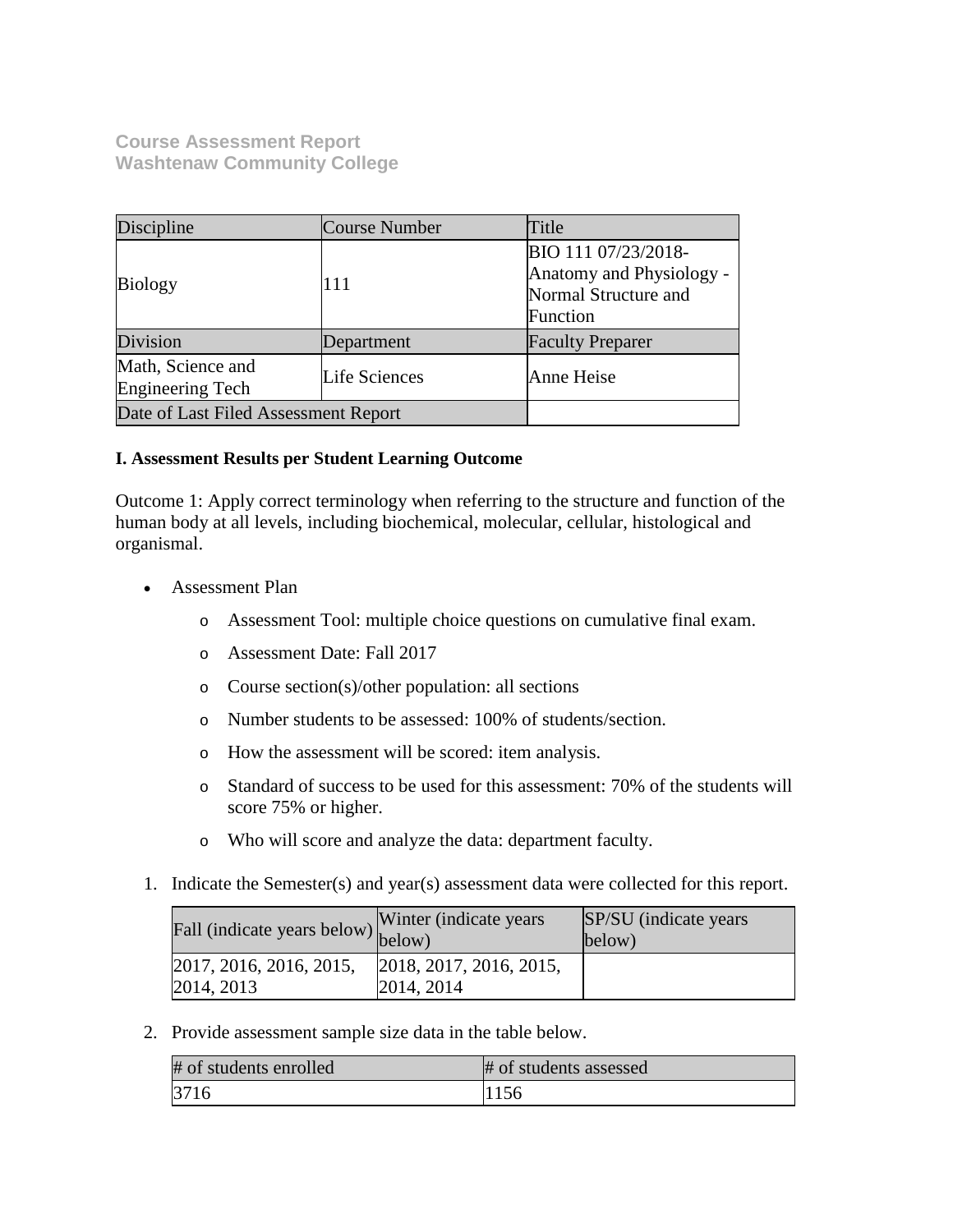3. If the number of students assessed differs from the number of students enrolled, please explain why all enrolled students were not assessed, e.g. absence, withdrawal, or did not complete activity.

Not all instructors submitted data.

4. Describe how students from all populations (day students on campus, DL, MM, evening, extension center sites, etc.) were included in the assessment based on your selection criteria.

All instructors were asked to assess their students and submit data.

5. Describe the process used to assess this outcome. Include a brief description of this tool and how it was scored.

A Bio 111 final exam is administered at the end of the semester. There are 12 novel questions (not previously seen by students) that are included in the final exam. These questions are used for this assessment.

An accumulative final is given to students in Bio 111. Our Bio 111 team: Susan Dentel, David Shier, David Wooten and Marvin Boluyt created the 12 questions that were used to assess the Bio 111 outcomes. Each section assessed recorded the number of students who scored correctly on each assessment question. I then took an average of the percent correct for all assessment questions related to each outcome. See data summary sheet.

6. Briefly describe assessment results based on data collected for this outcome and tool during the course assessment. Discuss the extent to which students achieved this learning outcome and indicate whether the standard of success was met for this outcome and tool.

Met Standard of Success: Yes

The standard was met in all 10 semesters, with average percent correct ranging from 77% to 90%.

7. Based on your interpretation of the assessment results, describe the areas of strength in student achievement of this learning outcome.

Three questions were used to assess this outcome in Fall 2013 - Fall 2014. Beginning in Winter 2015 four questions were used to assess the outcome. Students did well overall, but question 3 stands out. The standard of success was met only once between Fall 2013 and Winter 2017. Question 3 is a straightforward question about terms used to describe anatomical position.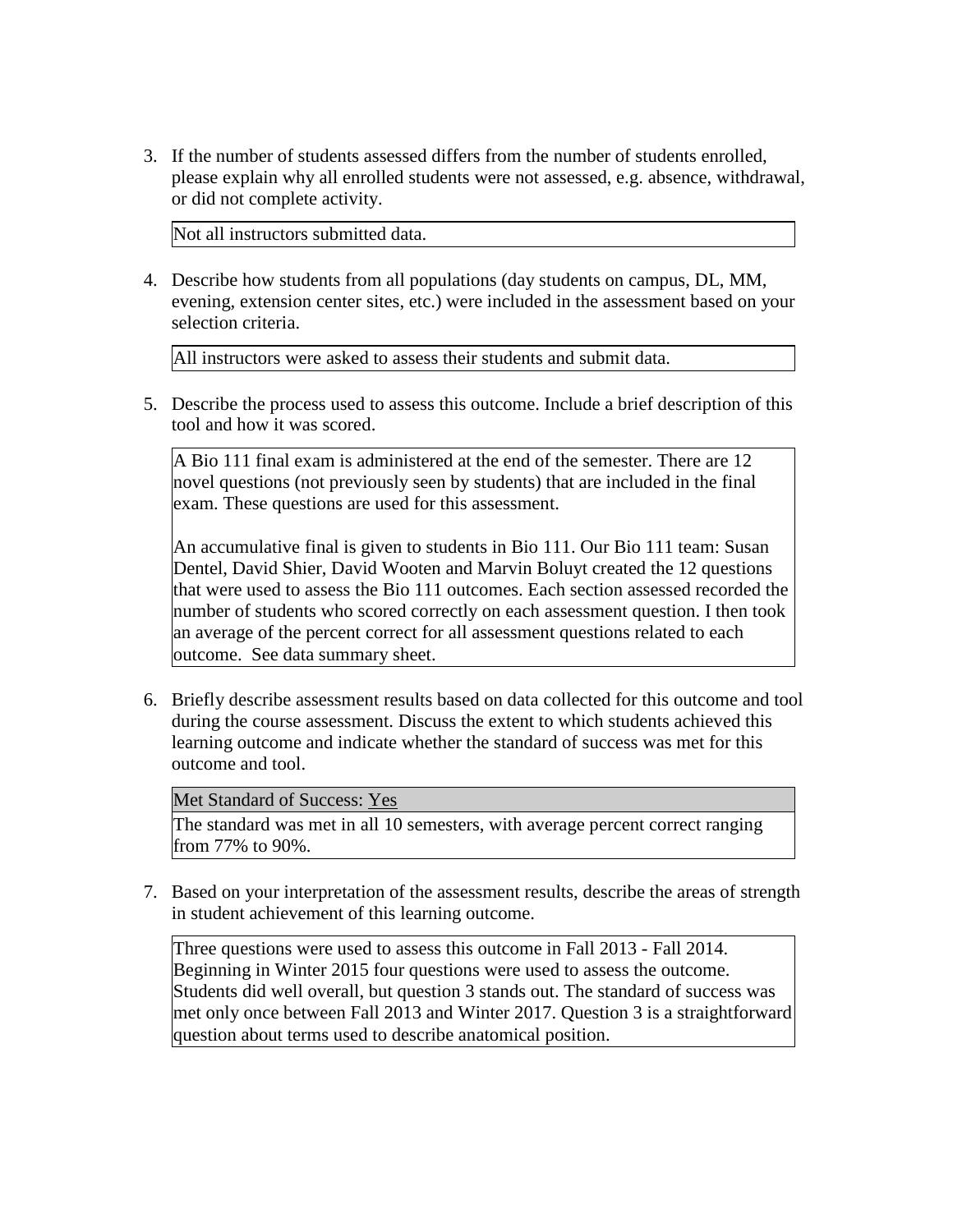8. Based on your analysis of student performance, discuss the areas in which student achievement of this learning outcome could be improved. If student met standard of success, you may wish to identify your plans for continuous improvement.

Instructors should be made aware that students may need more practice with anatomical position terminology (e.g., medial/lateral; proximal/distal etc.)

Outcome 2: Recognize the importance of homeostasis, and how it depends on events, including gene expression, that occur at the chemical and cellular level.

- Assessment Plan
	- o Assessment Tool: multiple choice questions on cumulative final exam.
	- o Assessment Date: Fall 2017
	- o Course section(s)/other population: all sections
	- o Number students to be assessed: 100% of students/section.
	- o How the assessment will be scored: item analysis.
	- o Standard of success to be used for this assessment: 70% of the students will score 75% or higher.
	- o Who will score and analyze the data: department faculty.
- 1. Indicate the Semester(s) and year(s) assessment data were collected for this report.

| Fall (indicate years below) below)    | Winter (indicate years)               | <b>SP/SU</b> (indicate years)<br>below) |
|---------------------------------------|---------------------------------------|-----------------------------------------|
| 2017, 2016, 2016, 2015,<br>2014, 2013 | 2018, 2017, 2016, 2015,<br>2014, 2014 |                                         |

2. Provide assessment sample size data in the table below.

| # of students enrolled | # of students assessed |
|------------------------|------------------------|
| 3716                   | 1156                   |

3. If the number of students assessed differs from the number of students enrolled, please explain why all enrolled students were not assessed, e.g. absence, withdrawal, or did not complete activity.

Not all instructors submitted data each semester.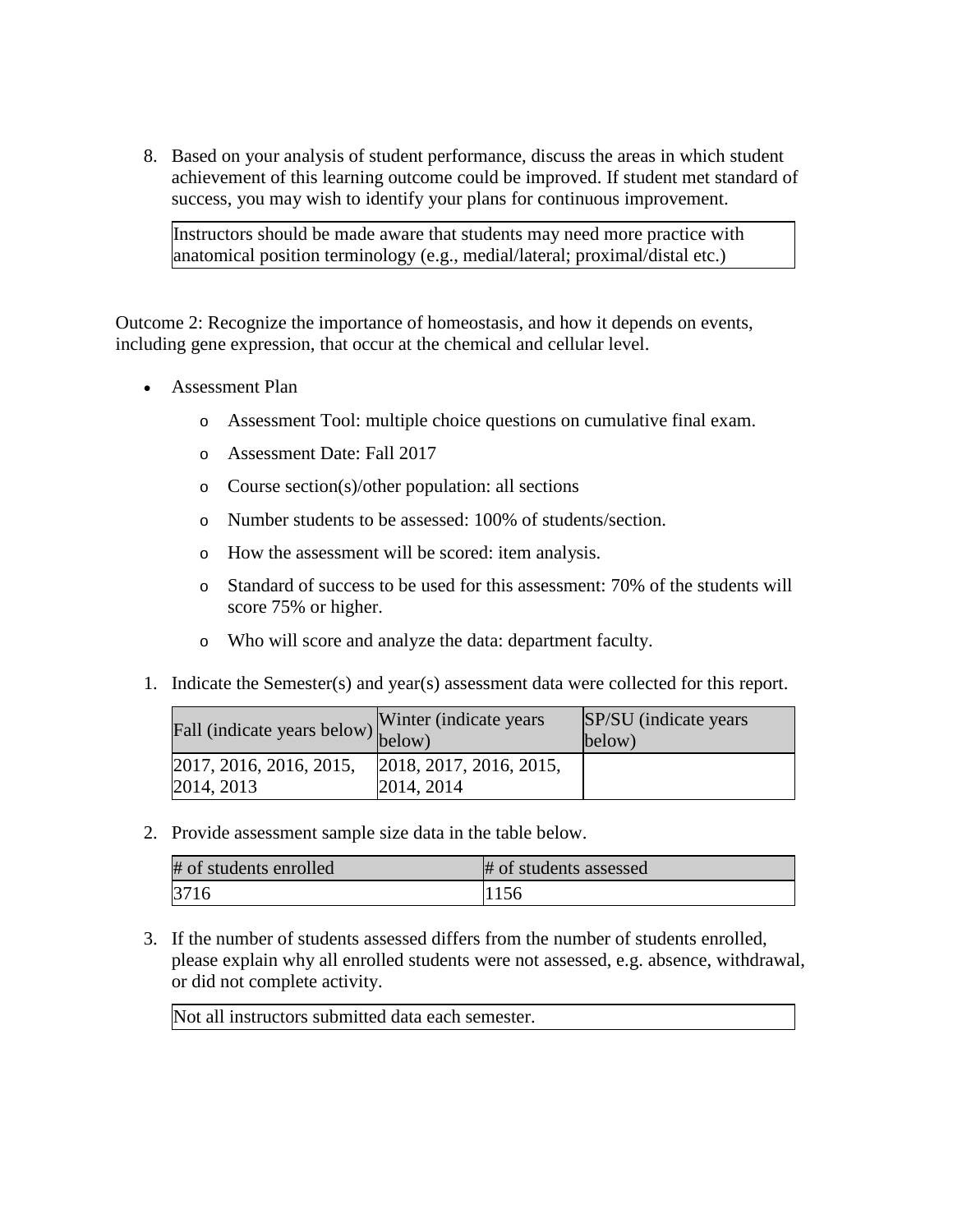4. Describe how students from all populations (day students on campus, DL, MM, evening, extension center sites, etc.) were included in the assessment based on your selection criteria.

All instructors in all sections were asked to collect and submit data.

5. Describe the process used to assess this outcome. Include a brief description of this tool and how it was scored.

A Bio 111 final exam is administered at the end of the semester. There are 12 novel questions (not previously seen by students) that are included in the final exam. These questions are used for this assessment.

A cumulative final is given to students in Bio 111. A Bio 111 team comprising Susan Dentel, David Shier, David Wooten and Marvin Boluyt created the 12 questions that were used to assess the Bio 111 outcomes. Each section assessed recorded the number of students who scored correctly on each assessment question. I then took an average of the percent correct for all assessment questions related to each outcome. See data summary sheet.

6. Briefly describe assessment results based on data collected for this outcome and tool during the course assessment. Discuss the extent to which students achieved this learning outcome and indicate whether the standard of success was met for this outcome and tool.

## Met Standard of Success: No

In 5 of the 10 assessed semesters the standard was not met, with average percent correct ranging from 62% to 71%. In the other 5 semesters the standard was met, with average percent correct ranging from 75% to as high as 94%. The standard was not met in 4 of the past 5 assessed semesters (from Winter 2016 to Winter 2018).

7. Based on your interpretation of the assessment results, describe the areas of strength in student achievement of this learning outcome.

Generally students did well answering a question about the genetic basis of cellular differentiation.

8. Based on your analysis of student performance, discuss the areas in which student achievement of this learning outcome could be improved. If student met standard of success, you may wish to identify your plans for continuous improvement.

Although there was a lot of between-semester variation for this outcome, the lowest rates of success were for the 2 questions addressing positive and negative feedback loops. Given that this is covered early in the term, and assessed for this report at the end of the term, I would suggest instructors make more attempts to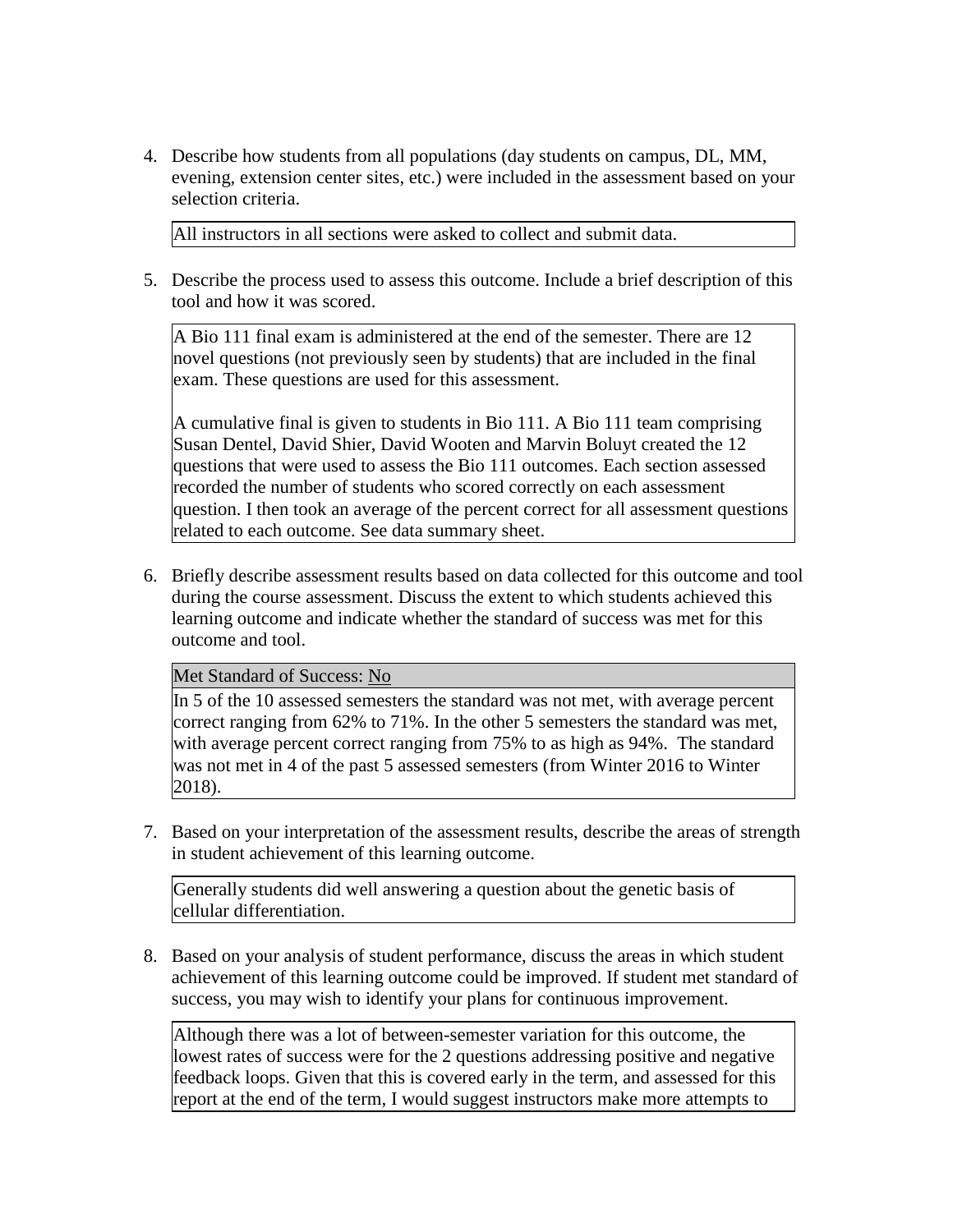reinforce the concept of feedback loops throughout the semester. Additionally, it may be possible to find opportunities in lab to discuss positive and negative feedback loops.

Outcome 3: Identify the structural organization of the human body, including types of cells, tissues, body cavities and organs.

- Assessment Plan
	- o Assessment Tool: multiple choice questions on cumulative final exam.
	- o Assessment Date: Fall 2017
	- o Course section(s)/other population: all sections
	- o Number students to be assessed: 100% of students/section.
	- o How the assessment will be scored: item analysis.
	- o Standard of success to be used for this assessment: 70% of the students will score 75% or higher.
	- o Who will score and analyze the data: department faculty.
- 1. Indicate the Semester(s) and year(s) assessment data were collected for this report.

| Fall (indicate years below) below)    | Winter (indicate years)               | <b>SP/SU</b> (indicate years)<br>below) |
|---------------------------------------|---------------------------------------|-----------------------------------------|
| 2017, 2016, 2016, 2015,<br>2014, 2013 | 2018, 2017, 2016, 2015,<br>2014, 2014 |                                         |

2. Provide assessment sample size data in the table below.

| # of students enrolled | # of students assessed |
|------------------------|------------------------|
| 3716                   | 1156                   |

3. If the number of students assessed differs from the number of students enrolled, please explain why all enrolled students were not assessed, e.g. absence, withdrawal, or did not complete activity.

Not all instructors submitted data.

4. Describe how students from all populations (day students on campus, DL, MM, evening, extension center sites, etc.) were included in the assessment based on your selection criteria.

All instructors were asked to assess their students and submit data.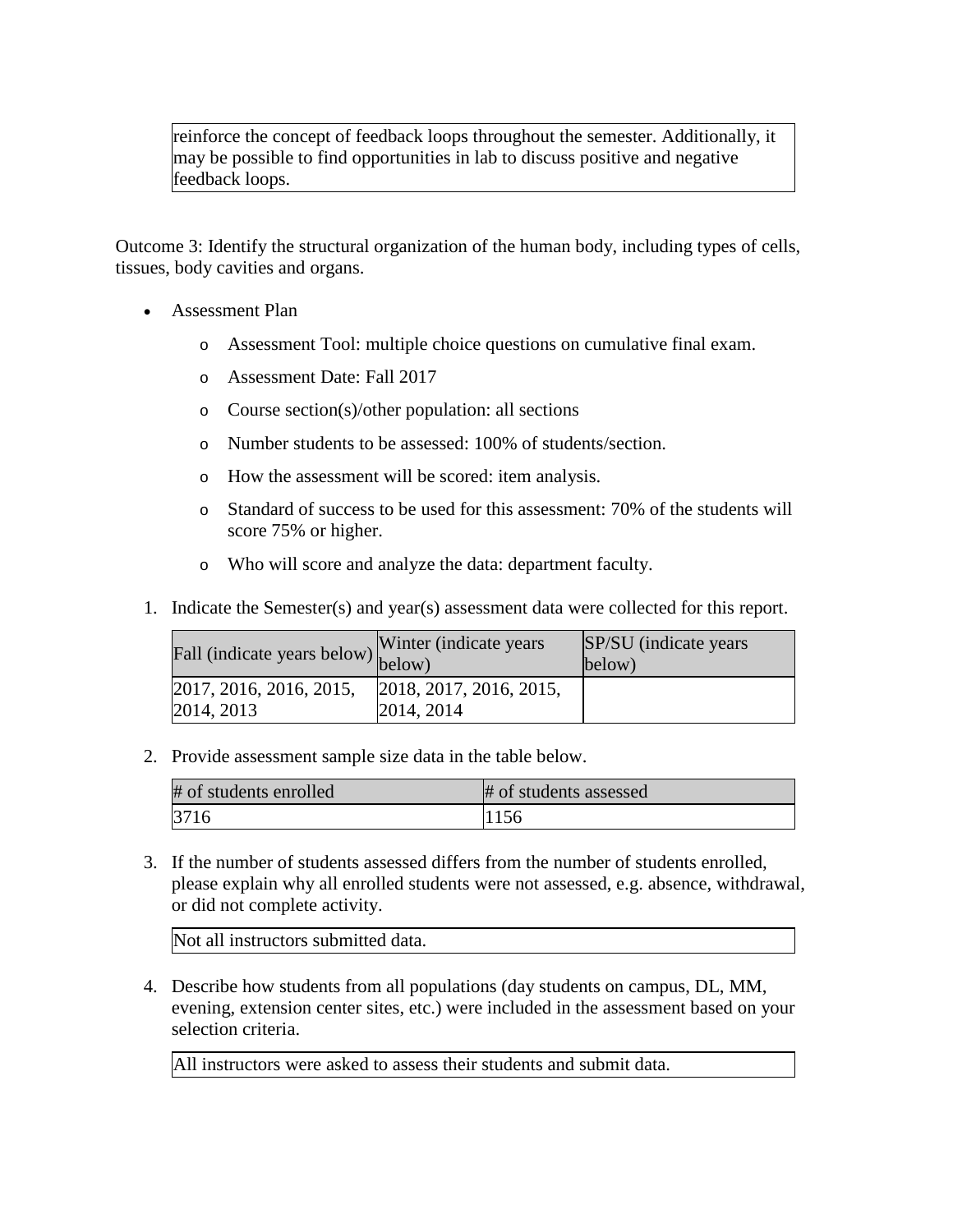5. Describe the process used to assess this outcome. Include a brief description of this tool and how it was scored.

A Bio 111 final exam is administered at the end of the semester. There are 12 novel questions (not previously seen by students) that are included in the final exam. These questions are used for this assessment.

An accumulative final is given to students in Bio 111. Our Bio 111 team: Susan Dentel, David Shier, David Wooten and Marvin Boluyt created the 12 questions that were used to assess the Bio 111 outcomes. Each section assessed recorded the number of students who scored correctly on each assessment question. I then took an average of the percent correct for all assessment questions related to each outcome. See data summary sheet.

6. Briefly describe assessment results based on data collected for this outcome and tool during the course assessment. Discuss the extent to which students achieved this learning outcome and indicate whether the standard of success was met for this outcome and tool.

Met Standard of Success: Yes

The standard was met in all 10 semesters, with average percent correct ranging from 78% to 91%.

7. Based on your interpretation of the assessment results, describe the areas of strength in student achievement of this learning outcome.

The standard of success was met in all 10 semesters assessed in this project.

8. Based on your analysis of student performance, discuss the areas in which student achievement of this learning outcome could be improved. If student met standard of success, you may wish to identify your plans for continuous improvement.

I am honestly surprised at how well students did on these questions. The questions get at anatomical facts that I would have thought students would have difficulty remembering, but I guess I'm wrong!

Outcome 4: Identify the major organ systems, their structures, and how those structures function to maintain homeostasis.

- Assessment Plan
	- o Assessment Tool: multiple choice questions on cumulative final exam.
	- o Assessment Date: Fall 2017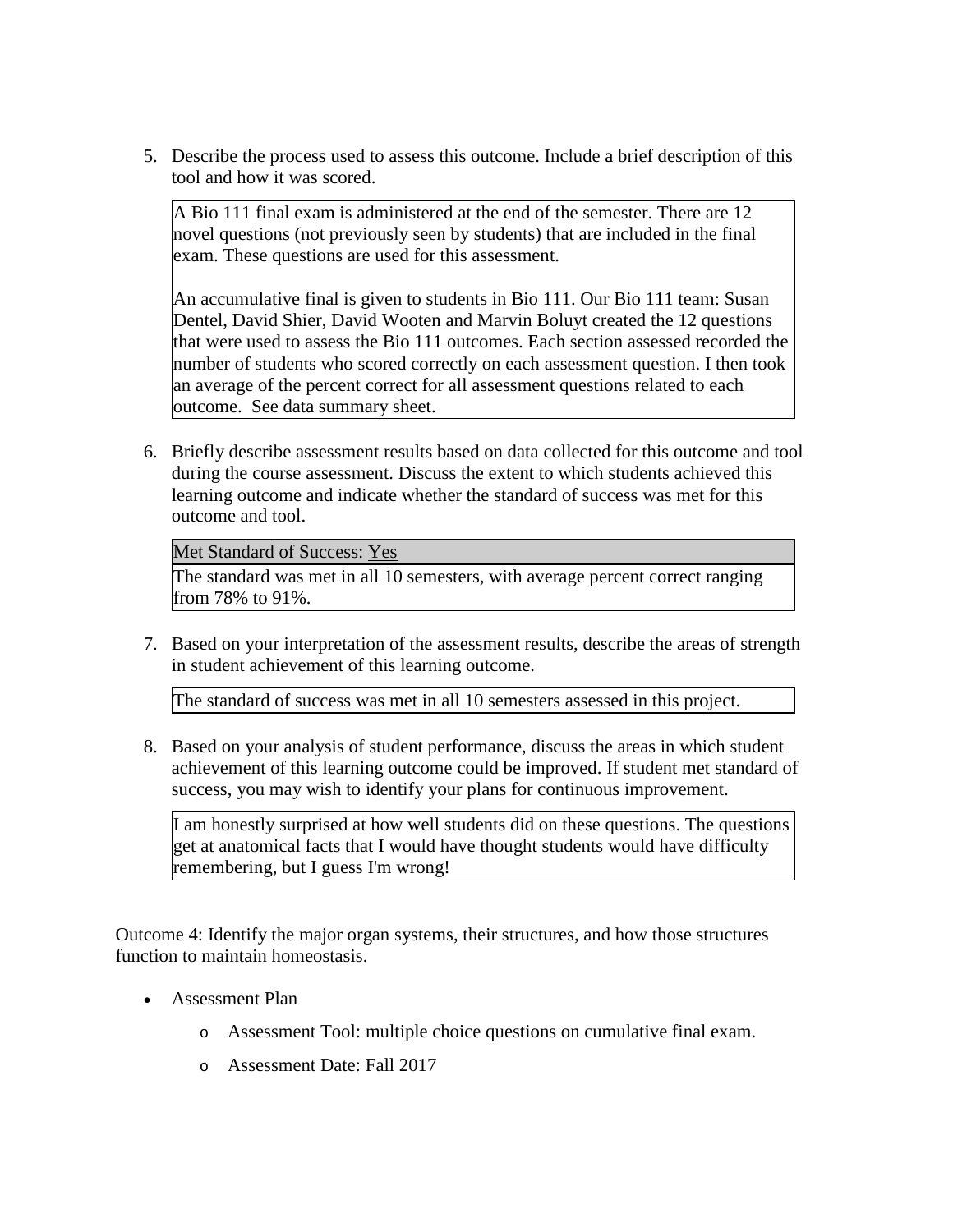- o Course section(s)/other population: all sections
- o Number students to be assessed: 100% of students/section.
- o How the assessment will be scored: item analysis.
- o Standard of success to be used for this assessment: 70% of the students will score 75% or higher.
- o Who will score and analyze the data: department faculty.
- 1. Indicate the Semester(s) and year(s) assessment data were collected for this report.

| Fall (indicate years below) below)    | Winter (indicate years)               | <b>SP/SU</b> (indicate years)<br>below) |
|---------------------------------------|---------------------------------------|-----------------------------------------|
| 2017, 2016, 2016, 2015,<br>2014, 2013 | 2018, 2017, 2016, 2015,<br>2014, 2014 |                                         |

2. Provide assessment sample size data in the table below.

| # of students enrolled | # of students assessed |
|------------------------|------------------------|
|                        |                        |

3. If the number of students assessed differs from the number of students enrolled, please explain why all enrolled students were not assessed, e.g. absence, withdrawal, or did not complete activity.

Not all instructors submitted data.

4. Describe how students from all populations (day students on campus, DL, MM, evening, extension center sites, etc.) were included in the assessment based on your selection criteria.

All instructors were asked to assess their students and submit data.

5. Describe the process used to assess this outcome. Include a brief description of this tool and how it was scored.

A Bio 111 final exam is administered at the end of the semester. There are 12 novel questions (not previously seen by students) that are included in the final exam. These questions are used for this assessment.

An accumulative final is given to students in Bio 111. Our Bio 111 team: Susan Dentel, David Shier, David Wooten and Marvin Boluyt created the 12 questions that were used to assess the Bio 111 outcomes. Each section assessed recorded the number of students who scored correctly on each assessment question. I then took an average of the percent correct for all assessment questions related to each outcome. See data summary sheet.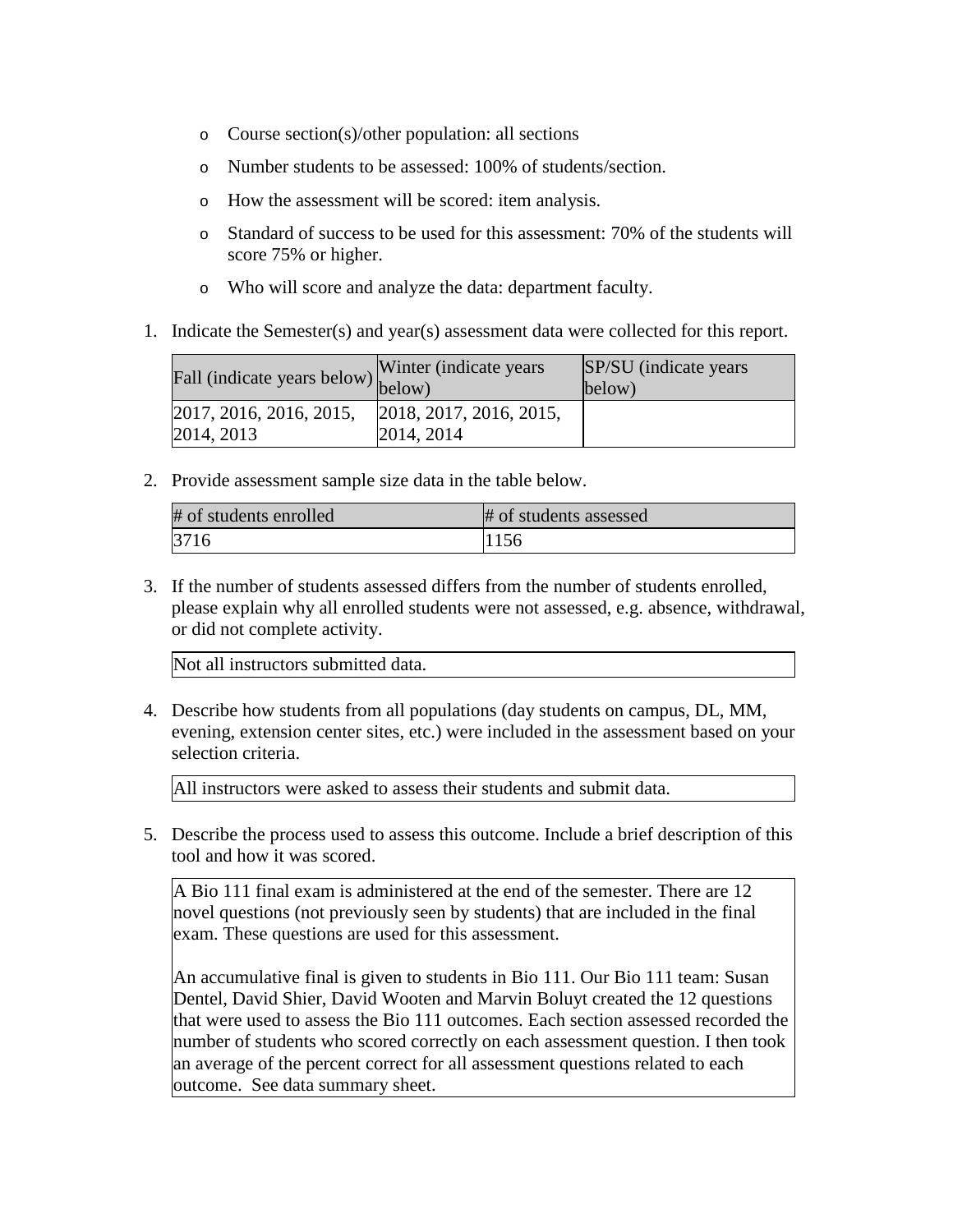6. Briefly describe assessment results based on data collected for this outcome and tool during the course assessment. Discuss the extent to which students achieved this learning outcome and indicate whether the standard of success was met for this outcome and tool.

Met Standard of Success: Yes

The standard of success was met in 7 of the 10 assessed semesters, with average percent correct ranging from 75% to 88%. The standard was not met in 3 semesters, with average percent correct scores ranging from 66% to 71%.

7. Based on your interpretation of the assessment results, describe the areas of strength in student achievement of this learning outcome.

The standard of success was met in 7 of 10 semesters assessed. The questions changed from 2013/14 to 2014/18. It appears that students are doing well with the new questions that focus on bone marrow and on the structure/function of parts of the brain.

8. Based on your analysis of student performance, discuss the areas in which student achievement of this learning outcome could be improved. If student met standard of success, you may wish to identify your plans for continuous improvement.

Performance was weak on questions about the circulatory system, including a question whose answer depends on knowing the definition of a vein. This would be an easy thing for instructors to stress with their students.

Outcome 5: Demonstrate proficiency in lab-based skills.

- Assessment Plan
	- o Assessment Tool: lab worksheets
	- o Assessment Date: Fall 2017
	- o Course section(s)/other population: all sections
	- o Number students to be assessed: all
	- o How the assessment will be scored: answer key
	- o Standard of success to be used for this assessment: 70% of the students will score 75% or higher.
	- o Who will score and analyze the data: Departmental faculty will score and analyze the data.
- 1. Indicate the Semester(s) and year(s) assessment data were collected for this report.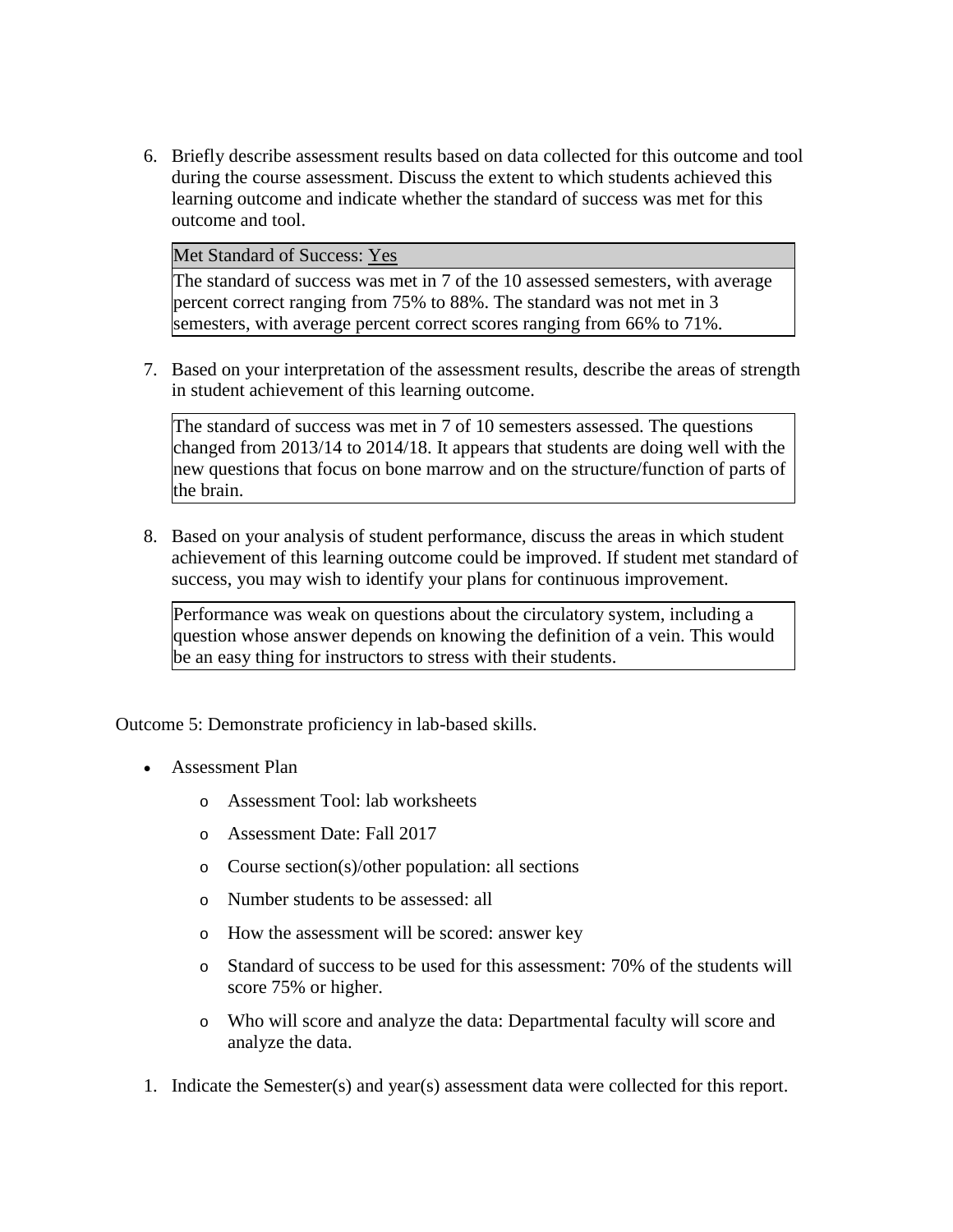| rall (indicate years below) below) | Winter (indicate years | SP/SU (indicate years)<br>below) |
|------------------------------------|------------------------|----------------------------------|
| 2017, 2016, 2016, 2015             | 2018, 2017, 2016, 2015 |                                  |

2. Provide assessment sample size data in the table below.

| # of students enrolled | # of students assessed |
|------------------------|------------------------|
| 2568                   | 867                    |

3. If the number of students assessed differs from the number of students enrolled, please explain why all enrolled students were not assessed, e.g. absence, withdrawal, or did not complete activity.

Not all instructors assessed and submitted data.

4. Describe how students from all populations (day students on campus, DL, MM, evening, extension center sites, etc.) were included in the assessment based on your selection criteria.

All instructors of all sections were asked to assess and submit data.

5. Describe the process used to assess this outcome. Include a brief description of this tool and how it was scored.

A Bio 111 final exam is administered at the end of the semester. There are 12 novel questions (not previously seen by students) that are included in the final exam. These questions are used for this assessment.

An accumulative final is given to students in Bio 111. Our Bio 111 team: myself, David Shier, David Wooten and Marvin Boluyt created the 12 questions that were used to assess the Bio 111 outcomes. Each section assessed recorded the number of students who scored correctly on each assessment question. I then took an average of the percent correct for all assessment questions related to each outcome. I also averaged the two semesters. See data summary sheet.

6. Briefly describe assessment results based on data collected for this outcome and tool during the course assessment. Discuss the extent to which students achieved this learning outcome and indicate whether the standard of success was met for this outcome and tool.

Met Standard of Success: Yes

Lab assessment began in Winter 2015. Lab worksheets were used to assess this outcome. Four questions related to lab skills were used for the assessment. The standard of success was met in all 7 assessed semesters with average percent correct ranging from 78% to 85%.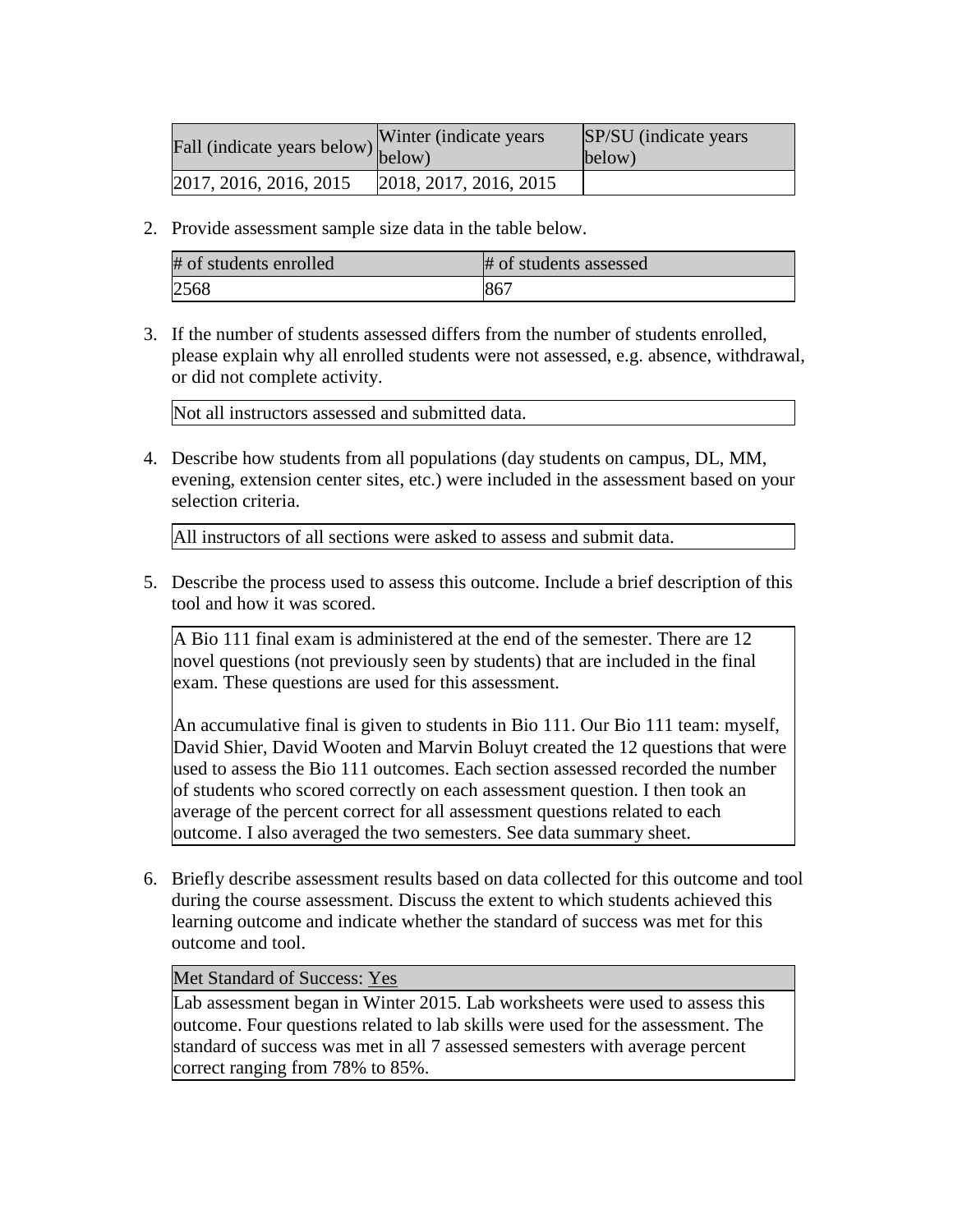7. Based on your interpretation of the assessment results, describe the areas of strength in student achievement of this learning outcome.

Students were successful overall on the lab questions, including a question involving calculation of vital capacity and 2 different questions identifying anatomical structures.

8. Based on your analysis of student performance, discuss the areas in which student achievement of this learning outcome could be improved. If student met standard of success, you may wish to identify your plans for continuous improvement.

Performance was weakest on a question about the behavior of the diaphragm during expiration. Use of the balloon model in lab might reinforce this concept.

## **II. Course Summary and Action Plans Based on Assessment Results**

1. Describe your overall impression of how this course is meeting the needs of students. Did the assessment process bring to light anything about student achievement of learning outcomes that surprised you?

Overall I am impressed with student achievement on this battery of questions. Bio 111 covers literally hundreds of new terms and concepts, and students have a lot to remember over the course of a semester. I was surprised that the standard of success was sometimes not met on questions that were at a low level on Bloom's taxonomy -- like remembering the definition of a vein, or the use of the anatomical term "medial". Instructors could be asked to include more cumulative "look-back" questions on their quizzes and tests, so that students would have more opportunities to remember information covered early in the semester.

2. Describe when and how this information, including the action plan, was or will be shared with Departmental Faculty.

The results will be shared with all faculty, full and part-time, who teach Bio 111.

3.

Intended Change(s)

| <b>Intended Change</b> | Description of the<br>change                                                                                                                                                  | Rationale                                                 | Implementation<br>Date |
|------------------------|-------------------------------------------------------------------------------------------------------------------------------------------------------------------------------|-----------------------------------------------------------|------------------------|
| <b>Assessment Tool</b> | The standard of<br>success is currently understand what<br>said to be 70% of 70% of students<br>students will score<br>75% or better.<br>Change this to: for Perhaps it means | It's hard to even<br>scoring 75% or<br>better might mean. | 2019                   |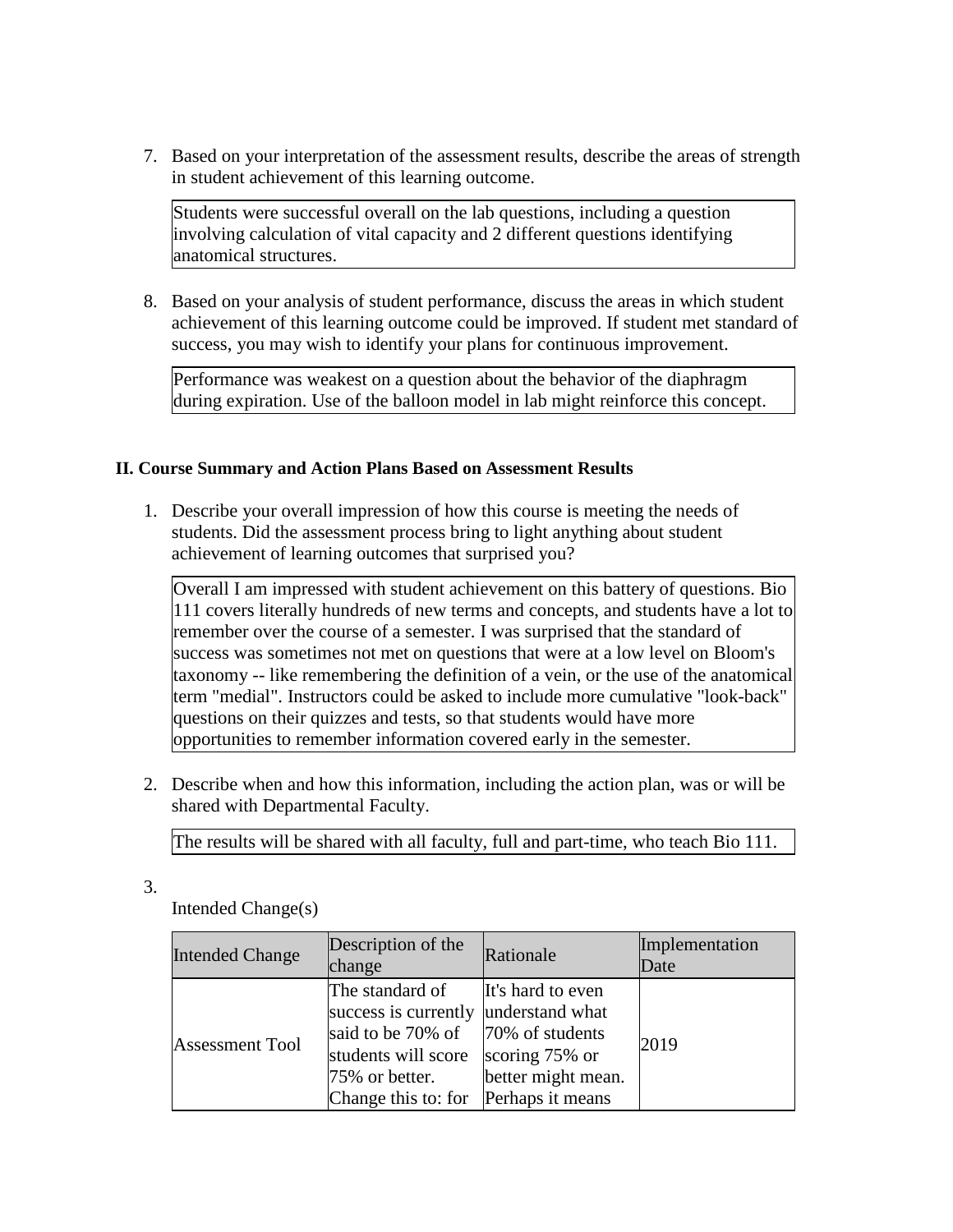|                                                   | each outcome, on<br>average at least<br>75% of the answers<br>to all the questions<br>are correct.                                                                                                                                                                                                             | calculating<br>individual student<br>scores and counting<br>whether 70% of the<br>students got 75% or<br>better. We are not<br>doing this and never<br>will.                                                                                                                                                                                                                                         |      |
|---------------------------------------------------|----------------------------------------------------------------------------------------------------------------------------------------------------------------------------------------------------------------------------------------------------------------------------------------------------------------|------------------------------------------------------------------------------------------------------------------------------------------------------------------------------------------------------------------------------------------------------------------------------------------------------------------------------------------------------------------------------------------------------|------|
|                                                   |                                                                                                                                                                                                                                                                                                                | What we are<br>actually doing is<br>aggregating all the<br>students and then<br>asking question by<br>question (4<br>questions per<br>outcome) how<br>many students<br>answered correctly.<br>If 75% or more<br>answered correctly,<br>then the standard<br>was met. I believe<br>this is captured by<br>saying on average at<br>least 75% of the<br>answers to all the<br>questions are<br>correct. |      |
| Other: additional<br>emphasis on some<br>concepts | As the assessor and<br>not the lead<br>instructor for Bio<br>111, I am willing to to consider other<br>make some<br>suggestions but am<br>not willing to<br>prescribe an action<br>plan.<br>role-playing<br>exercise for lab that simple facts, and<br>illustrates positive<br>and negative<br>feedback loops. | Role playing: lack<br>of success on<br>Outcome 2 leads me<br>ways of teaching<br>these concepts.<br>Master study<br>guide: The course<br>covers immense<br>I suggest: creating a amounts of material<br>from concepts to<br>everyone might<br>benefit from an<br>easy-to-use                                                                                                                         | 2019 |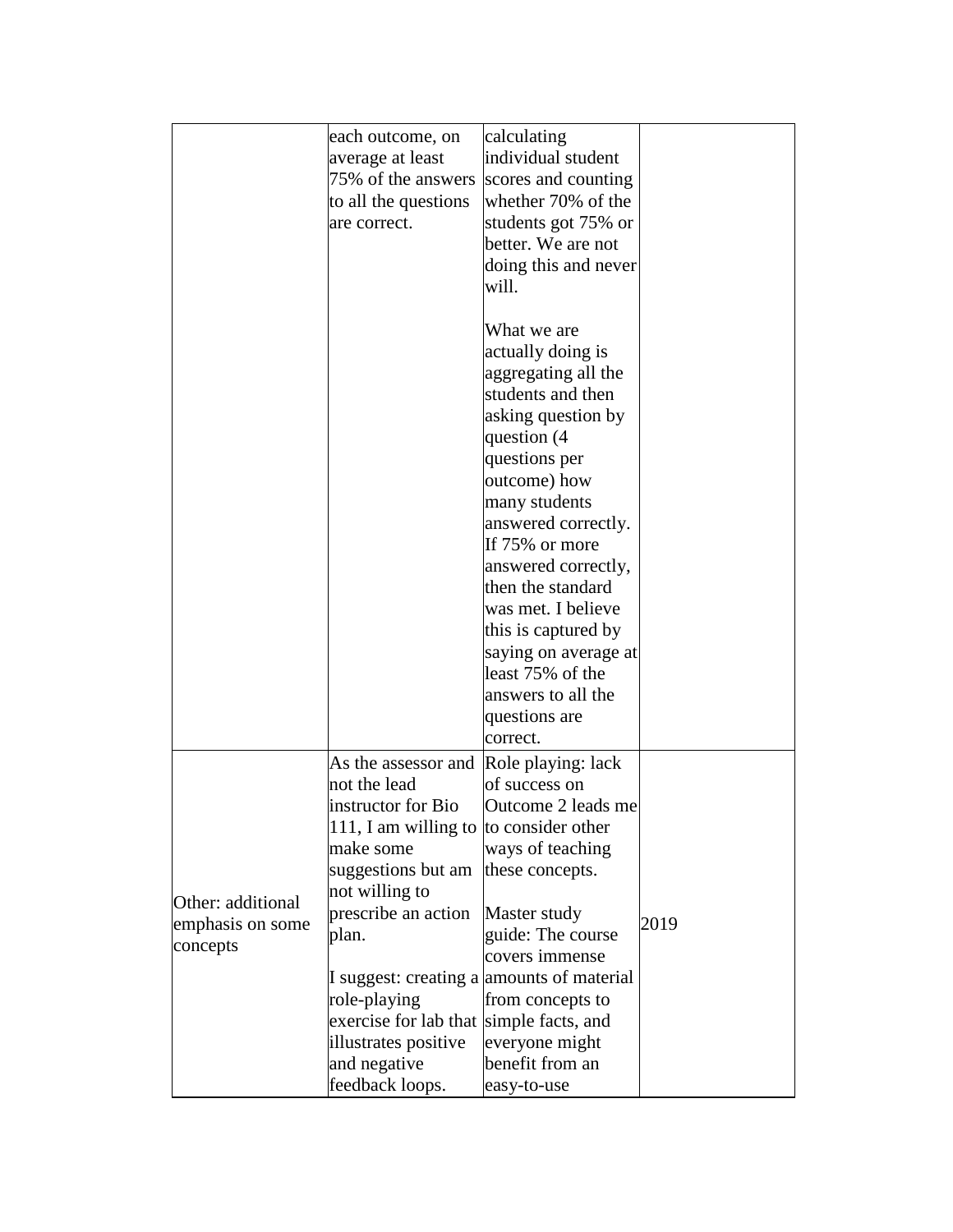| This may help                        | distillation of the |
|--------------------------------------|---------------------|
| students improve on master syllabus. |                     |
| Outcome 2.                           |                     |
|                                      |                     |
| I also suggest that                  |                     |
| faculty who                          |                     |
| frequently teach Bio                 |                     |
| $111 - e.g.$ Dentel,                 |                     |
| Wooten, Boluyt,                      |                     |
| and Labadie --                       |                     |
| discuss whether a                    |                     |
| master study guide                   |                     |
| or list of objectives                |                     |
| could be written up                  |                     |
| and disseminated to                  |                     |
| all Bio 111 students                 |                     |
| or faculty.                          |                     |

4. Is there anything that you would like to mention that was not already captured?

There are about 15 sections of Bio 111 offered in each Fall or Winter semester. Susan Dentel solicits assessment data from all sections in every Fall and Winter semester. She compiled the data in a spreadsheet that was very easy for me to use.

## **III. Attached Files**

Bio 111 2014-18 results 2013-4 Bio 111 assessment questions Bio 111 2013-14 results 2014-18 Bio 111 assessment questions **Faculty/Preparer:** Anne Heise **Date:** 07/25/2018 **Department Chair:** Anne Heise **Date:** 07/25/2018 **Dean:** Kristin Good **Date:** 07/26/2018 **Assessment Committee Chair:** Shawn Deron **Date:** 08/27/2018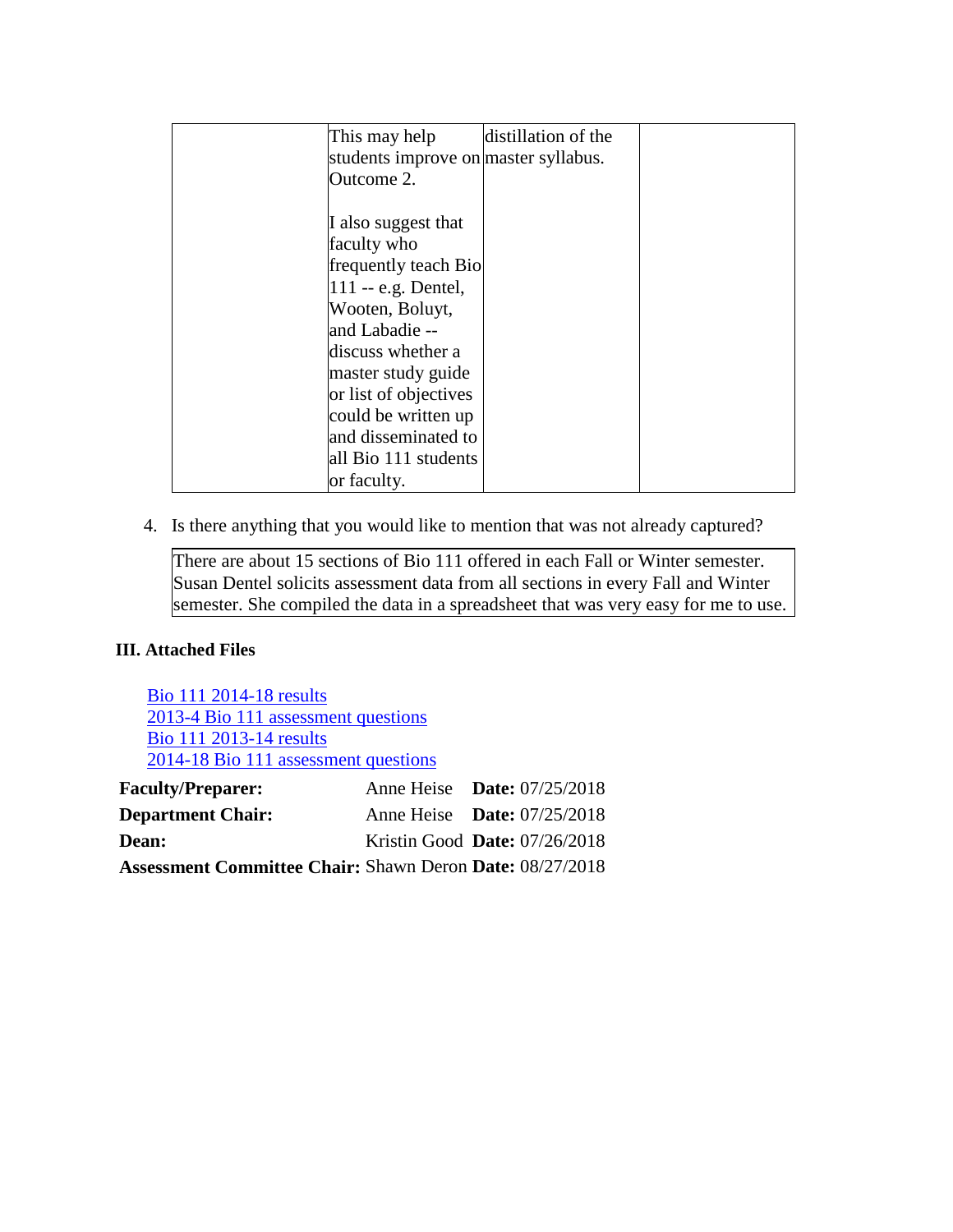**Course Assessment Report Washtenaw Community College**

| Discipline                             | Course Number | Title                                                                               |
|----------------------------------------|---------------|-------------------------------------------------------------------------------------|
| <b>Biology</b>                         | 111           | BIO 111 04/08/2013-<br>Anatomy and Physiology -<br>Normal Structure and<br>Function |
| Division                               | Department    | <b>Faculty Preparer</b>                                                             |
| Math, Science and Health Life Sciences |               | <b>Susan Dentel</b>                                                                 |
| Date of Last Filed Assessment Report   |               |                                                                                     |

## **I. Assessment Results per Student Learning Outcome**

Outcome 1: Use correct terminology when referring to the structure and function of the human body at all levels, including biochemical, molecular, cellular, histological and organismal.

- Assessment Plan
	- o Assessment Tool: multiple choice questions on cumulative final exam.
	- o Assessment Date: Fall 2011
	- o Course section(s)/other population: all sections
	- o Number students to be assessed: 100% of students/section.
	- o How the assessment will be scored: item analysis.
	- o Standard of success to be used for this assessment: 75% of answers correct.
	- o Who will score and analyze the data: department faculty.
- 1. Indicate the Semester(s) and year(s) assessment data were collected for this report.

| Fall (indicate years below) below) | Winter (indicate years) | SP/SU (indicate years)<br>below) |
|------------------------------------|-------------------------|----------------------------------|
| 2012                               | 2012                    |                                  |

2. Provide assessment sample size data in the table below.

| # of students enrolled | # of students assessed |
|------------------------|------------------------|
| 575                    | 23 U                   |

3. If the number of students assessed differs from the number of students enrolled, please explain why all enrolled students were not assessed, e.g. absence, withdrawal,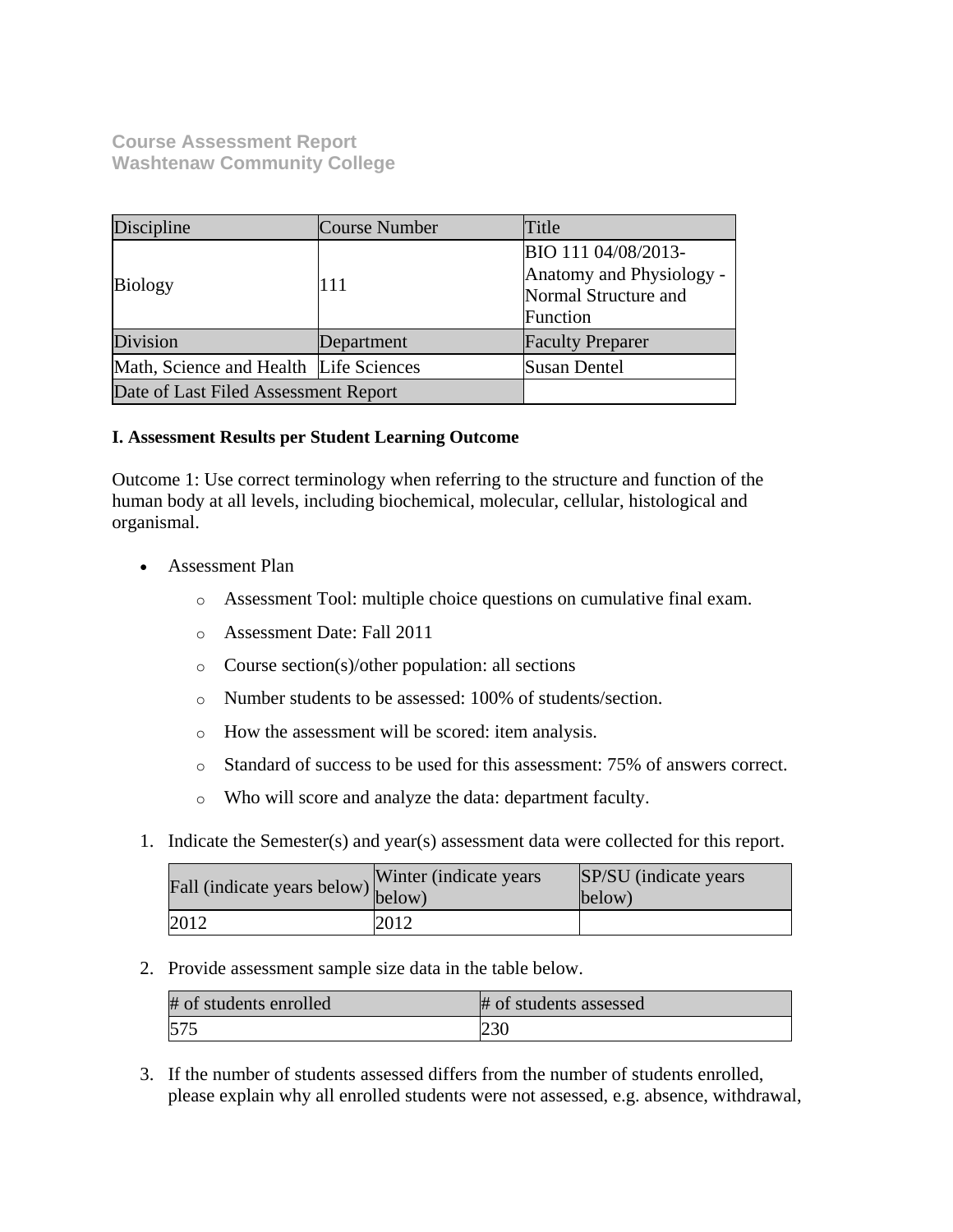or did not complete activity.

We were only able to assess some of the sections because of non-compliance on the part of some part-time instructors.

4. Describe how students from all populations (day students on campus, DL, MM, evening, extension center sites, etc.) were included in the assessment based on your selection criteria.

We were able to assess regular classes, MM, day and evening classes. Currently, there are not any BIO 111 courses offered at extension sites.

5. Describe the process used to assess this outcome. Include a brief description of this tool and how it was scored.

A BIO 111 final exam is administered at the end of the semester. There are 12 novel questions (not previously seen by students) that are included in the final exam. These questions are used for this assessment.

An accumulative final is given to students in BIO 111. Our BIO 111 team: myself, David Shier, David Wooten and Marvin Boluyt created the 12 questions that were used to assess the BIO 111 outcomes. Each section assessed recorded the number of students who scored correctly on each assessment question. I then took an average of the percent correct for all assessment questions related to each outcome. I also averaged the two semesters. See data summary sheet.

6. Briefly describe assessment results based on data collected for this outcome and tool during the course assessment. Discuss the extent to which students achieved this learning outcome and indicate whether the standard of success was met for this outcome and tool.

Met Standard of Success: No

During the winter of 2012, 61 students out of a total of 96 students (64%) answered outcome #1 questions correctly. During the fall of 2012, 87 students out of a total of 134 students (65%) answered outcome #1 questions correctly. Over two semesters a total of 148 students out of total of 230 (64%) students answered questions correctly.

7. Based on your interpretation of the assessment results, describe the areas of strength in student achievement of this learning outcome.

Our assessment results didn't show a positive result for this outcome. All three of the questions answered showed similar results.

8. Based on your analysis of student performance, discuss the areas in which student achievement of this learning outcome could be improved. If student met standard of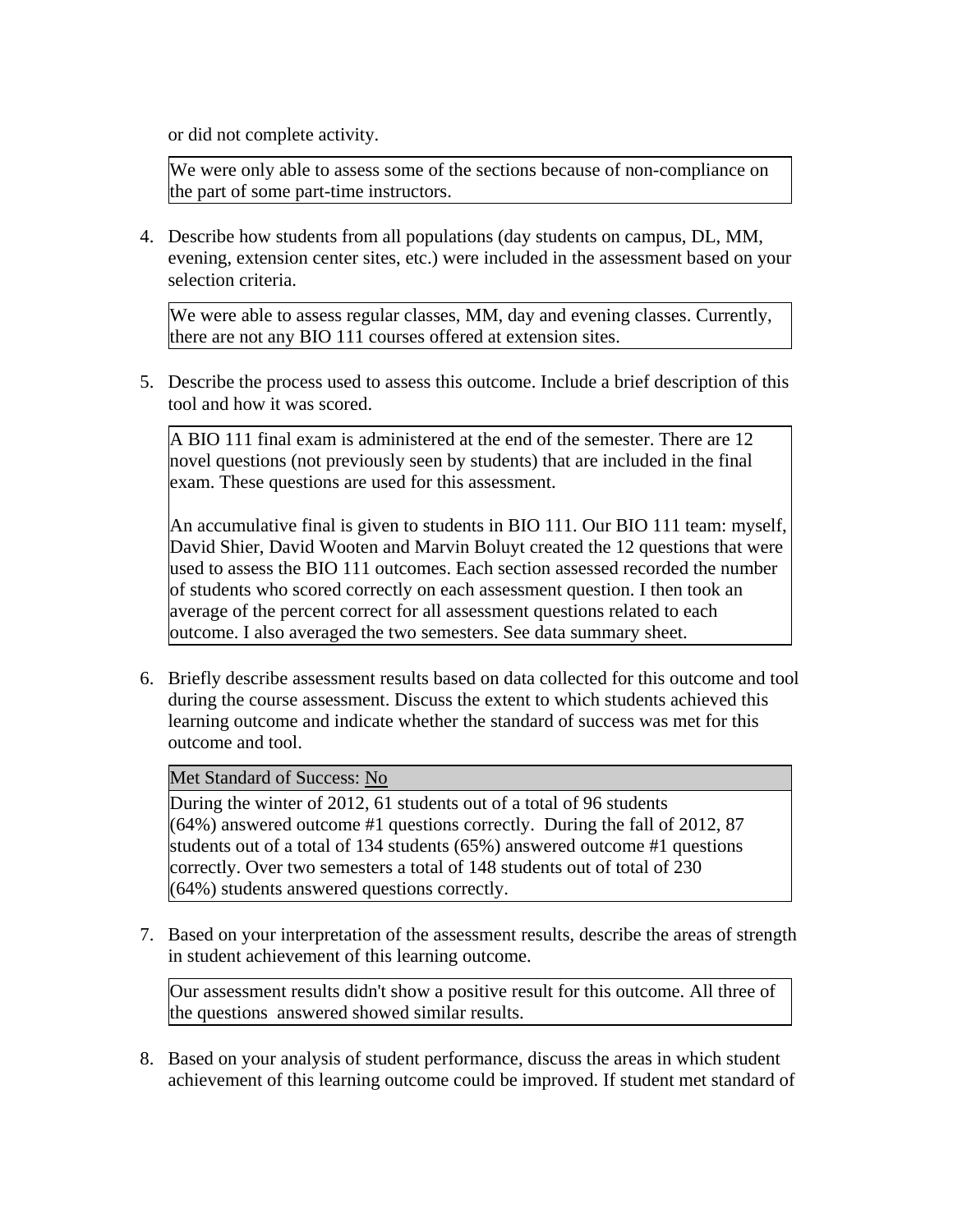success, you may wish to identify your plans for continuous improvement.

Areas for improvement:

- o As a group, we need to re-examine our final exam questions for outcome #1 for clarity.
- o We need to build many more questions into the standardized final for each outcome.
- o This objective relates to material covered very early on in the course and perhaps because there is so much material in the course, students are forgetting this early material. Maybe we need to find ways to reinforce this introductory material throughout the duration of the course.

Outcome 2: Recognize the importance of homeostasis, and how it depends on events, including gene expression, that occur at the chemical and cellular level.

- Assessment Plan
	- o Assessment Tool: multiple choice questions on cumulative final exam.
	- o Assessment Date: Fall 2011
	- o Course section(s)/other population: all sections
	- o Number students to be assessed: 100% of students/section.
	- o How the assessment will be scored: item analysis.
	- o Standard of success to be used for this assessment: 75% of answers correct.
	- o Who will score and analyze the data: department faculty.
- 1. Indicate the Semester(s) and year(s) assessment data were collected for this report.

| rall (indicate years below) below) | Winter (indicate years) | SP/SU (indicate years)<br>below) |
|------------------------------------|-------------------------|----------------------------------|
| 2012                               | 2012                    |                                  |

2. Provide assessment sample size data in the table below.

| # of students enrolled | # of students assessed |
|------------------------|------------------------|
| 575                    | 230                    |

3. If the number of students assessed differs from the number of students enrolled, please explain why all enrolled students were not assessed, e.g. absence, withdrawal, or did not complete activity.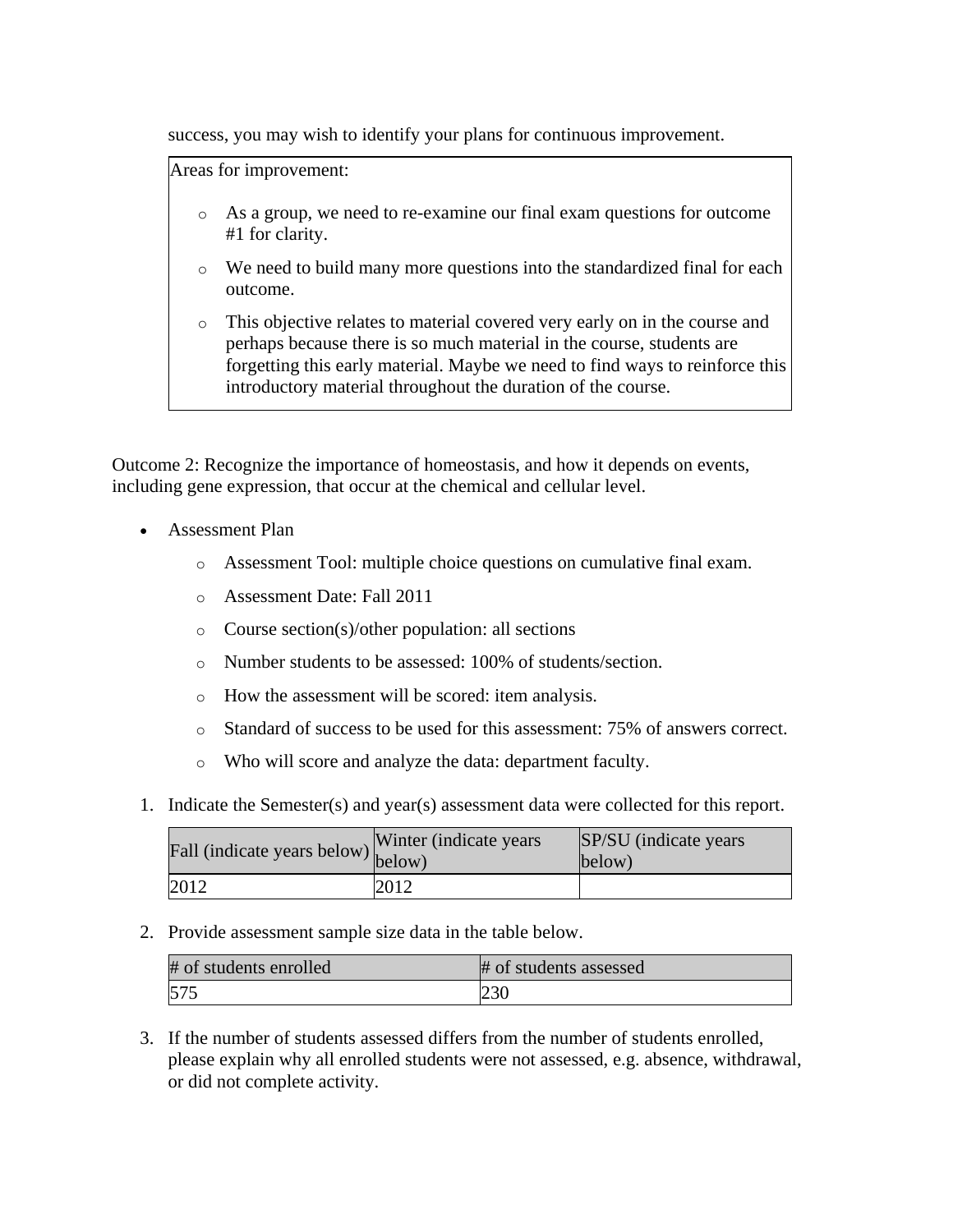We were only able to assess some of the sections because of non-compliance on the part of some part-time instructors.

4. Describe how students from all populations (day students on campus, DL, MM, evening, extension center sites, etc.) were included in the assessment based on your selection criteria.

We were able to assess regular classes, MM, day and evening classes. Currently, there are not any BIO 111 courses offered at extension sites.

5. Describe the process used to assess this outcome. Include a brief description of this tool and how it was scored.

A BIO 111 final exam is administered at the end of the semester. There are 12 novel questions (not previously seen by students) that are included in the final exam. These questions are used for this assessment.

An accumulative final is given to students in BIO 111. Our BIO 111 team: myself, David Shier, David Wooten and Marvin Boluyt created the 12 questions that were used to assess the BIO 111 outcomes. Each section assessed recorded the number of students who scored correctly on each assessment question. I then took an average of the percent correct for all assessment questions related to each outcome. I also averaged the two semesters. See data summary sheet.

6. Briefly describe assessment results based on data collected for this outcome and tool during the course assessment. Discuss the extent to which students achieved this learning outcome and indicate whether the standard of success was met for this outcome and tool.

Met Standard of Success: Yes

During the winter of 2012, 85 students out of a total of 96 students (89%) answered outcome #2 questions correctly. During the fall of 2012, 108 students out of a total of 134 students (80%) answered outcome #2 questions correctly. Over two semesters a total of 193 students out of total of 230 (84%) students answered questions correctly.

7. Based on your interpretation of the assessment results, describe the areas of strength in student achievement of this learning outcome.

The overall average of students answering questions related to this outcome was at 84%. Students scored high percentages on the three questions associated with this outcome. These questions relate to cellular processes.

8. Based on your analysis of student performance, discuss the areas in which student achievement of this learning outcome could be improved. If student met standard of success, you may wish to identify your plans for continuous improvement.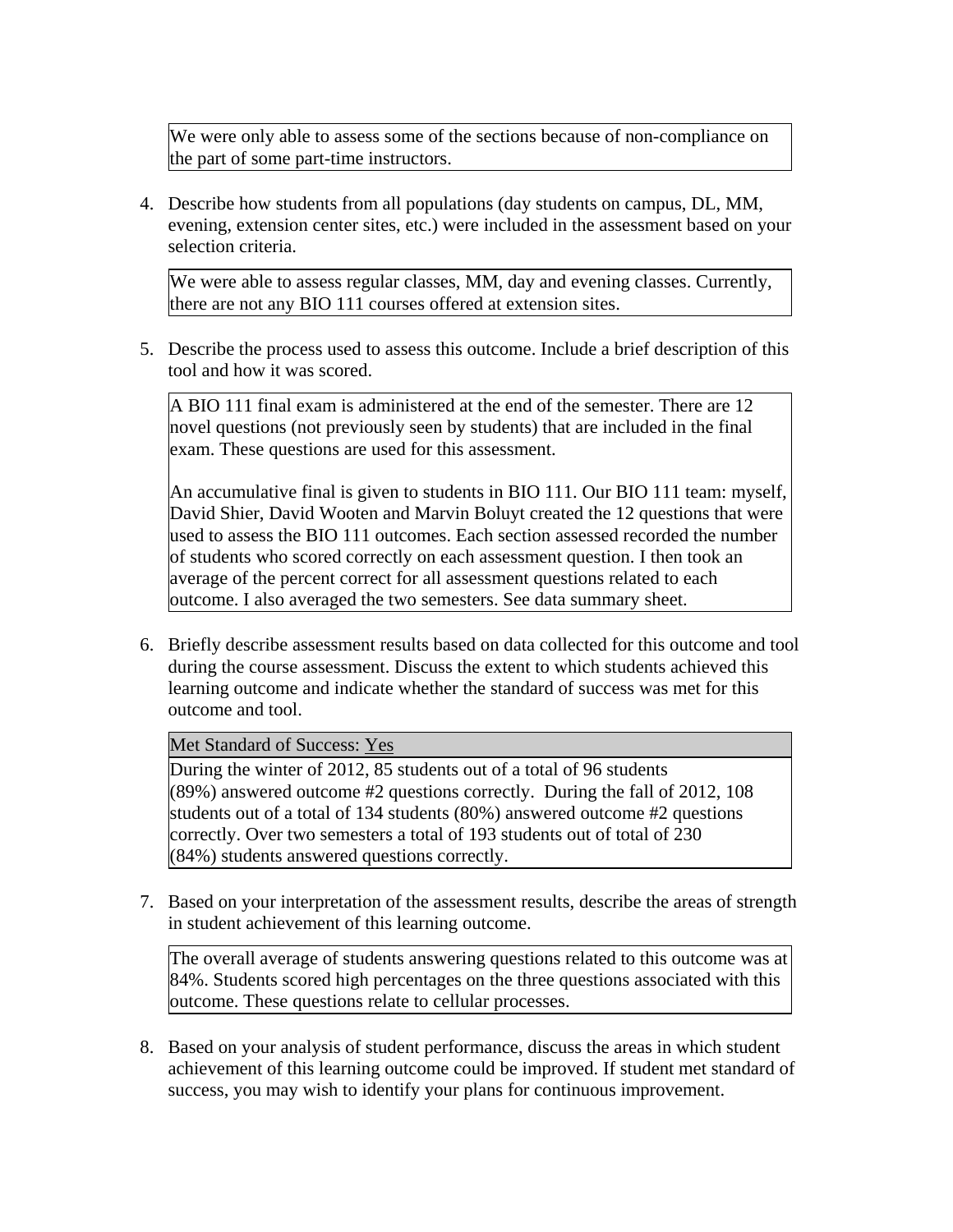As a group, we need to build many more questions to assess this outcome adequately.

Outcome 3: Identify the structural organization of the human body, including types of cells, tissues, body cavities and organs.

- Assessment Plan
	- o Assessment Tool: multiple choice questions on cumulative final exam.
	- o Assessment Date: Fall 2011
	- o Course section(s)/other population: all sections
	- o Number students to be assessed: 100% of students/section.
	- o How the assessment will be scored: item analysis.
	- o Standard of success to be used for this assessment: 75% of answers correct.
	- o Who will score and analyze the data: department faculty.
- 1. Indicate the Semester(s) and year(s) assessment data were collected for this report.

| Fall (indicate years below) below) | Winter (indicate years) | SP/SU (indicate years)<br>below) |
|------------------------------------|-------------------------|----------------------------------|
| 2012                               | 2012                    |                                  |

2. Provide assessment sample size data in the table below.

| # of students enrolled | # of students assessed |
|------------------------|------------------------|
| 575                    | 230                    |

3. If the number of students assessed differs from the number of students enrolled, please explain why all enrolled students were not assessed, e.g. absence, withdrawal, or did not complete activity.

We were only able to assess some of the sections because of non-compliance on the part of some part-time instructors.

4. Describe how students from all populations (day students on campus, DL, MM, evening, extension center sites, etc.) were included in the assessment based on your selection criteria.

We were able to assess regular classes, MM, day and evening classes. Currently, there are not any BIO 111 courses offered at extension sites.

5. Describe the process used to assess this outcome. Include a brief description of this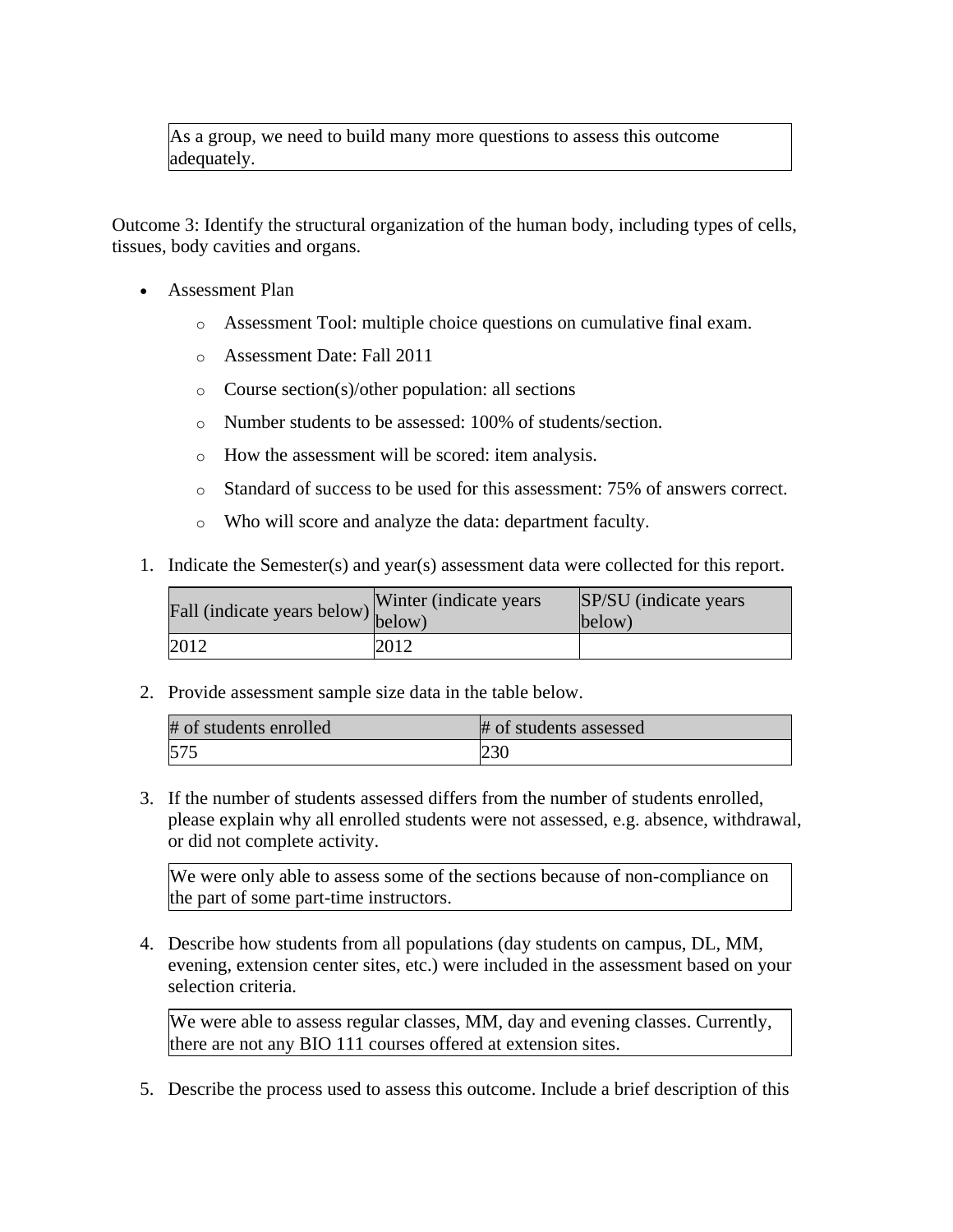tool and how it was scored.

A BIO 111 final exam is administered at the end of the semester. There are 12 novel questions (not previously seen by students) that are included in the final exam. These questions are used for this assessment.

An accumulative final is given to students in BIO 111. Our BIO 111 team: myself, David Shier, David Wooten and Marvin Boluyt created the 12 questions that were used to assess the BIO 111 outcomes. Each section assessed recorded the number of students who scored correctly on each assessment question. I then took an average of the percent correct for all assessment questions related to each outcome. I also averaged the two semesters. See data summary sheet.

6. Briefly describe assessment results based on data collected for this outcome and tool during the course assessment. Discuss the extent to which students achieved this learning outcome and indicate whether the standard of success was met for this outcome and tool.

Met Standard of Success: No

During the winter of 2012, 76 students out of a total of 96 students (79%) answered outcome #3 questions correctly. During the fall of 2012, 90 students out of a total of 134 students (67%) answered outcome #3 questions correctly. Over two semesters a total of 166 students out of total of 230 (64%) students answered questions correctly.

7. Based on your interpretation of the assessment results, describe the areas of strength in student achievement of this learning outcome.

For outcome #3, the results for question #8 and #9 were strong ranging between 79% and 90%. On this assessment, we were very close to reaching our criteria of success. Question #7 had a lower percentage of correct responses and affected the overall average.

- 8. Based on your analysis of student performance, discuss the areas in which student achievement of this learning outcome could be improved. If student met standard of success, you may wish to identify your plans for continuous improvement.
	- o As a group, we need re-examine question #7 for clarity.
	- $\circ$  We need to build many more questions into the standardized final for each outcome.

Outcome 4: Identify the major organ systems, their structures, and how those structures function to maintain homeostasis.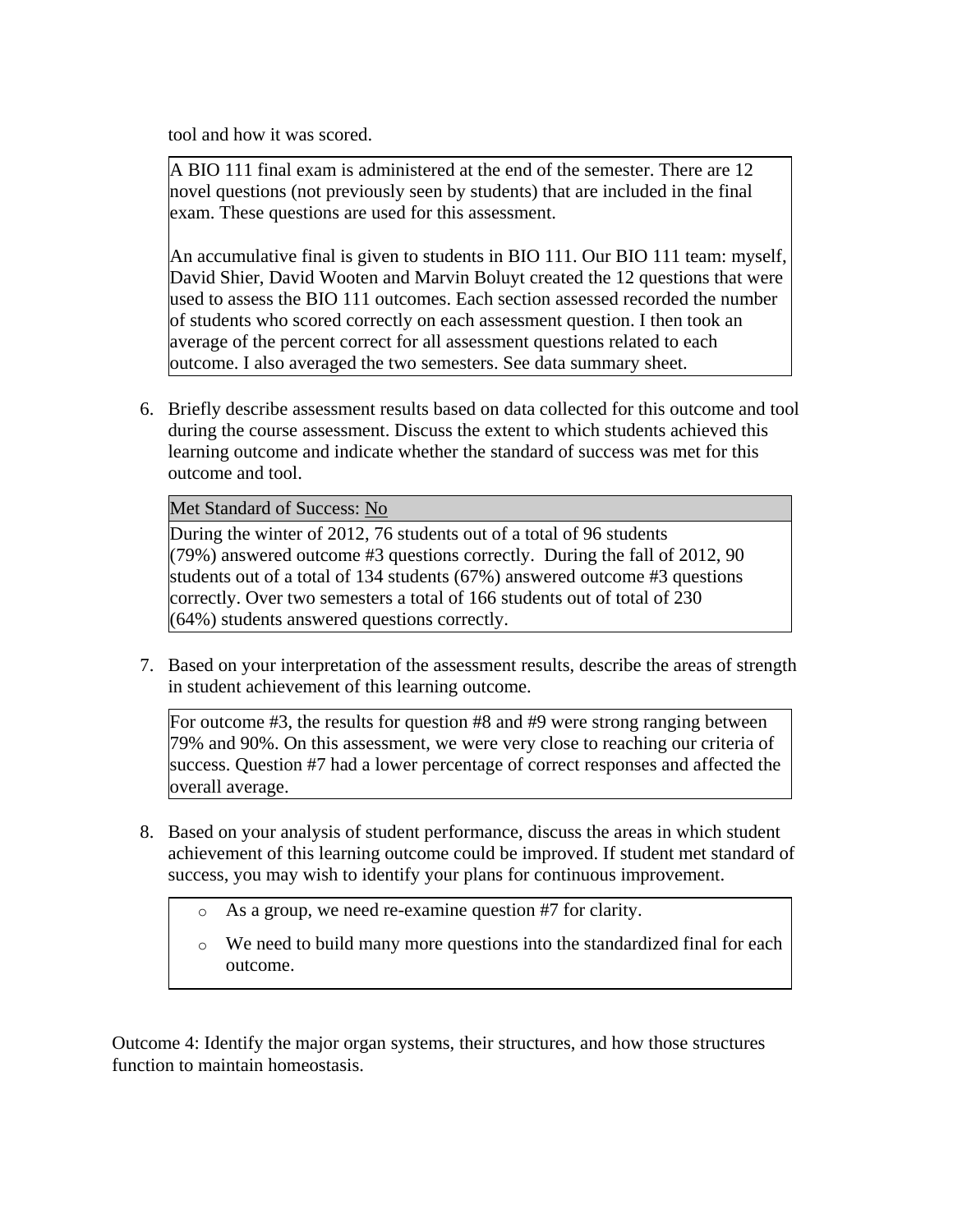- Assessment Plan
	- o Assessment Tool: multiple choice questions on cumulative final exam.
	- o Assessment Date: Fall 2011
	- o Course section(s)/other population: all sections
	- o Number students to be assessed: 100% of students/section.
	- o How the assessment will be scored: item analysis.
	- o Standard of success to be used for this assessment: 75% of answers correct.
	- o Who will score and analyze the data: department faculty.
- 1. Indicate the Semester(s) and year(s) assessment data were collected for this report.

| Fall (indicate years below) below) | Winter (indicate years) | SP/SU (indicate years)<br>below) |
|------------------------------------|-------------------------|----------------------------------|
| 2012                               | 2012                    |                                  |

2. Provide assessment sample size data in the table below.

| # of students enrolled | # of students assessed |
|------------------------|------------------------|
| 575                    | 230                    |

3. If the number of students assessed differs from the number of students enrolled, please explain why all enrolled students were not assessed, e.g. absence, withdrawal, or did not complete activity.

We were only able to assess some of the sections because of non-compliance on the part of some part-time instructors.

4. Describe how students from all populations (day students on campus, DL, MM, evening, extension center sites, etc.) were included in the assessment based on your selection criteria.

We were able to assess regular classes, MM, day and evening classes. Currently, there are not any BIO 111 courses offered at extension sites.

5. Describe the process used to assess this outcome. Include a brief description of this tool and how it was scored.

A BIO 111 final exam is administered at the end of the semester. There are 12 novel questions (not previously seen by students) that are included in the final exam. These questions are used for this assessment.

An accumulative final is given to students in BIO 111. Our BIO 111 team: myself,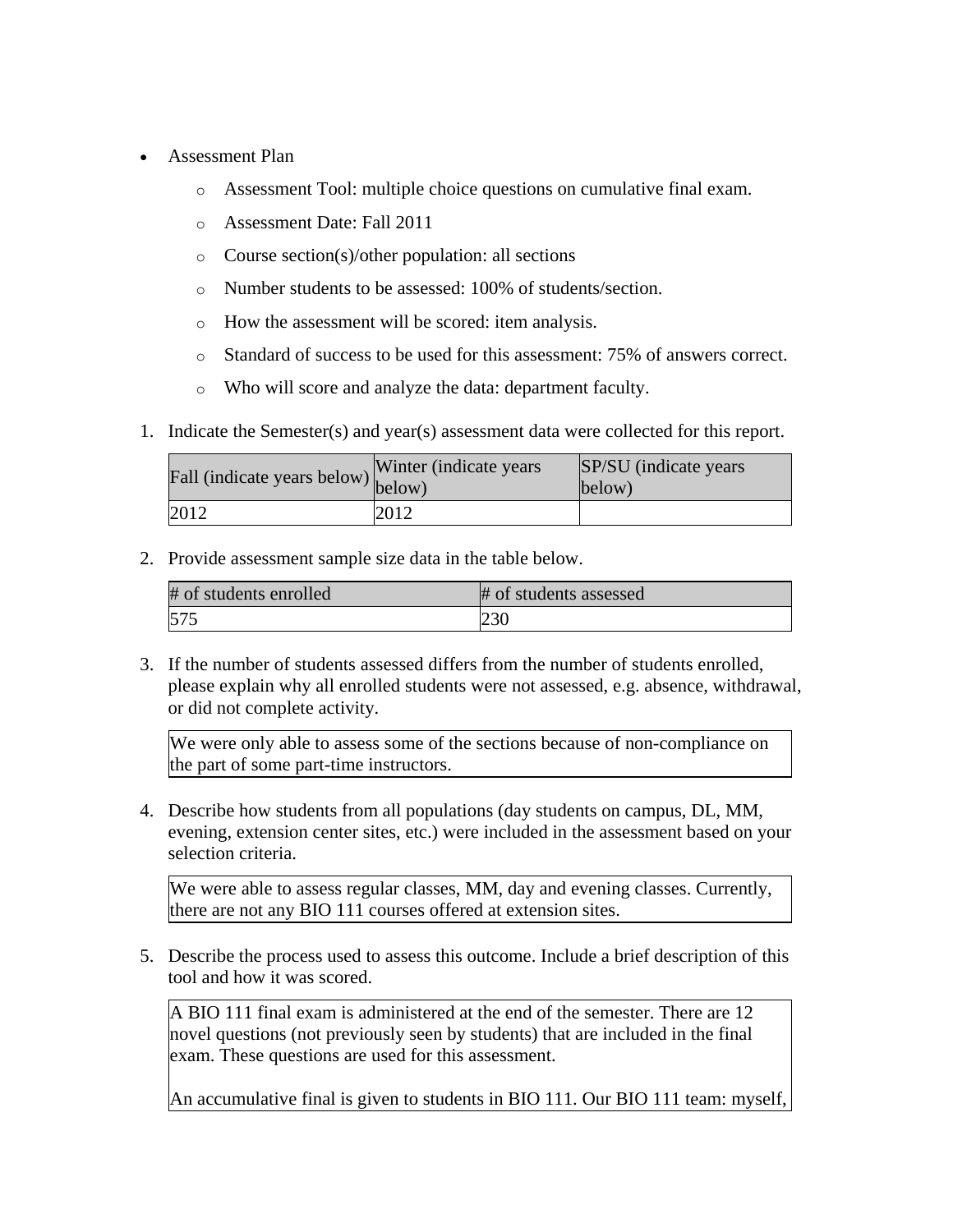David Shier, David Wooten and Marvin Boluyt created the 12 questions that were used to assess the BIO 111 outcomes. Each section assessed recorded the number of students who scored correctly on each assessment question. I then took an average of the percent correct for all assessment questions related to each outcome. I also averaged the two semesters. See data summary sheet.

6. Briefly describe assessment results based on data collected for this outcome and tool during the course assessment. Discuss the extent to which students achieved this learning outcome and indicate whether the standard of success was met for this outcome and tool.

Met Standard of Success: No

During the winter of 2012, 71 students out of a total of 96 students (74%) answered outcome #4 questions correctly. During the fall of 2012, 86 students out of a total of 134 students (64%) answered outcome #4 questions correctly. Over two semesters a total of 157 students out of total of 230 (68%) students answered questions correctly.

7. Based on your interpretation of the assessment results, describe the areas of strength in student achievement of this learning outcome.

Students scored high percentages for Question #10. This question related to the urinary system and was a fairly simple question.

8. Based on your analysis of student performance, discuss the areas in which student achievement of this learning outcome could be improved. If student met standard of success, you may wish to identify your plans for continuous improvement.

Question #11 and #12 involved more critical thinking and also both of these questions related to the cardiovascular system.

- o Discuss how we are addressing the cardiovascular system in our courses
- o As a group, we need re-examine our final exam questions for outcome #4 for clarity.
- o We need to build many more questions into the standardized final for each outcome.

Outcome 5: Demonstrate proficiency in lab-based skills.

- Assessment Plan
	- o Assessment Tool: lab worksheets
	- o Assessment Date: Fall 2011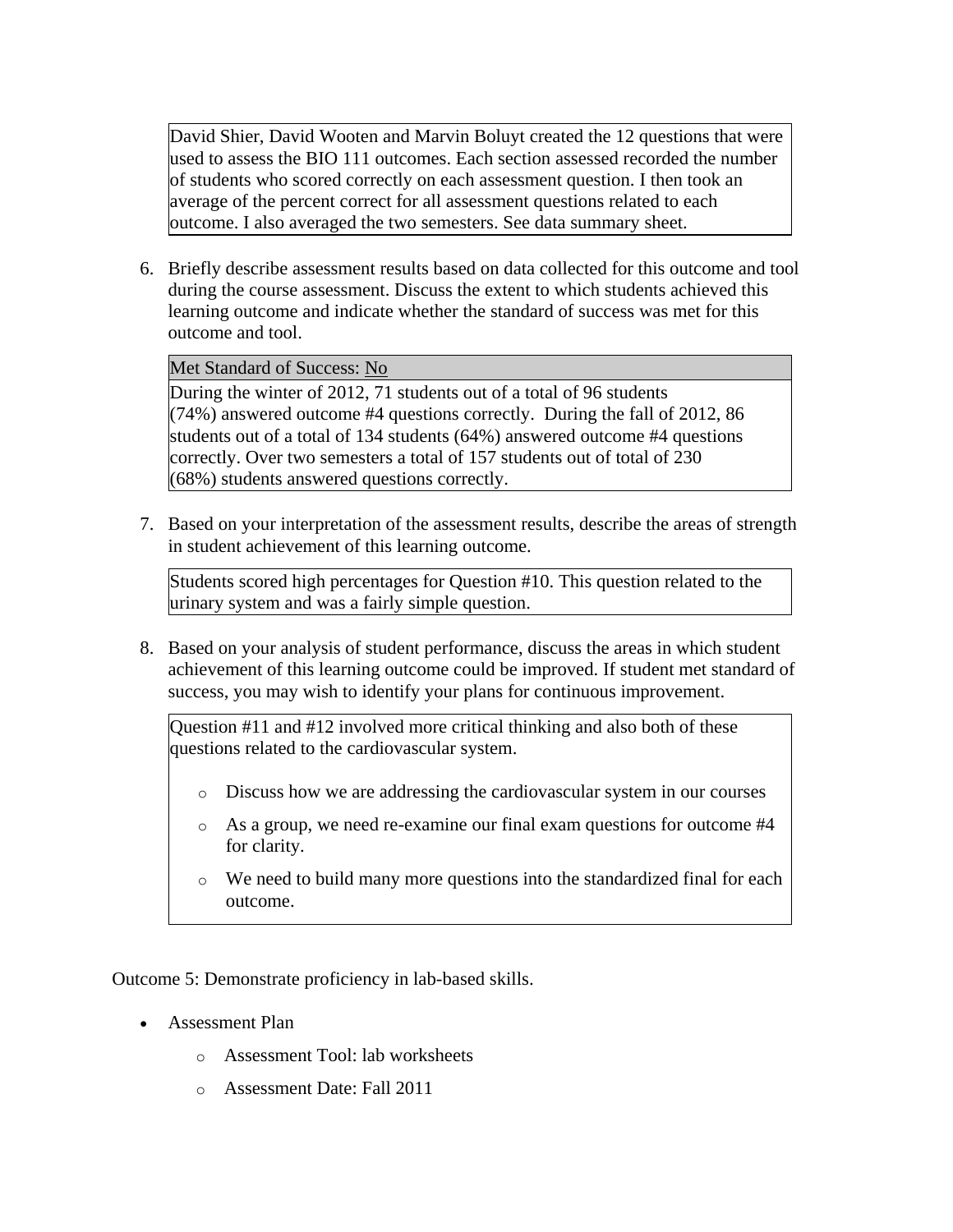- o Course section(s)/other population: all sections
- o Number students to be assessed: all
- o How the assessment will be scored: answer key
- o Standard of success to be used for this assessment: the class average on performance on lab worksheets will be 75%.
- o Who will score and analyze the data: Departmental faculty will score and analyze the data.
- 1. Indicate the Semester(s) and year(s) assessment data were collected for this report.

| Fall (indicate years below) below) | Winter (indicate years) | SP/SU (indicate years)<br>below) |
|------------------------------------|-------------------------|----------------------------------|
| 2012                               | 2012                    |                                  |

2. Provide assessment sample size data in the table below.

| # of students enrolled | # of students assessed |
|------------------------|------------------------|
| 575                    |                        |

3. If the number of students assessed differs from the number of students enrolled, please explain why all enrolled students were not assessed, e.g. absence, withdrawal, or did not complete activity.

| does not apply |
|----------------|
|----------------|

4. Describe how students from all populations (day students on campus, DL, MM, evening, extension center sites, etc.) were included in the assessment based on your selection criteria.

The lab assessment portion (outcome #5) has not been done historically so this assessment was not done. Our group may have to re-examine this outcome together and decide if it is valid to have. Our students work in the cadaver room and have many lab experiences, but in this course, they are not necessarily demonstrating laboratory skills. It is a more experiential lab experience where concepts and structures are realized.

5. Describe the process used to assess this outcome. Include a brief description of this tool and how it was scored.

none

6. Briefly describe assessment results based on data collected for this outcome and tool during the course assessment. Discuss the extent to which students achieved this learning outcome and indicate whether the standard of success was met for this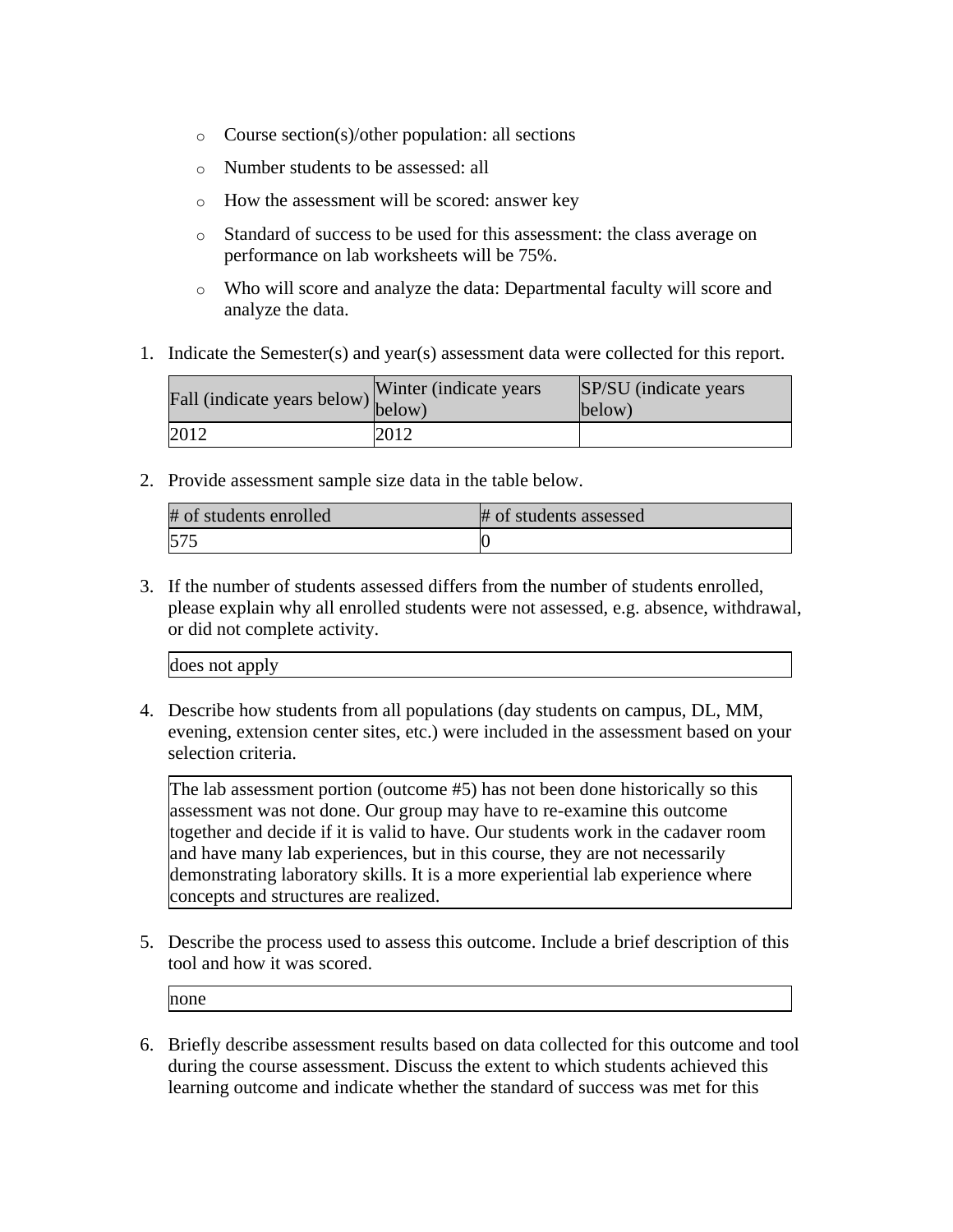outcome and tool.

Met Standard of Success: No none

7. Based on your interpretation of the assessment results, describe the areas of strength in student achievement of this learning outcome.

This outcome was not assessed.

8. Based on your analysis of student performance, discuss the areas in which student achievement of this learning outcome could be improved. If student met standard of success, you may wish to identify your plans for continuous improvement.

This outcome was not assessed.

## **II. Course Summary and Action Plans Based on Assessment Results**

1. Describe your overall impression of how this course is meeting the needs of students. Did the assessment process bring to light anything about student achievement of learning outcomes that surprised you?

I am not convinced entirely that we are not meeting the needs of our students in anatomy and physiology. I was surprised by the results, particularly the fact that students missed questions pertaining to A&P terminology and simple chemistry. More than anything, it seems evident that our learning tool needs to be developed so that our results can give us a deeper, more accurate description of how well the course is meeting student needs.

2. Describe when and how this information, including the action plan, was or will be shared with Departmental Faculty.

This information will be shared with departmental faculty who teach anatomy and physiology at a scheduled meeting just for this group sometime before the winter 2013 semester is over. A copy of the assessment results will be given to each person in the group and we will have a discussion about the action plan.

3.

Intended Change(s)

| <b>Intended Change</b> | Description of the<br>change                                                                                                           | Rationale                          | Implementation<br>Date |
|------------------------|----------------------------------------------------------------------------------------------------------------------------------------|------------------------------------|------------------------|
| Outcome Language       | We need to decide Our laboratory<br>if we want to<br>measure laboratory learning anatomical<br>skill as an outcome structure. Students | experience is about $ 2014\rangle$ |                        |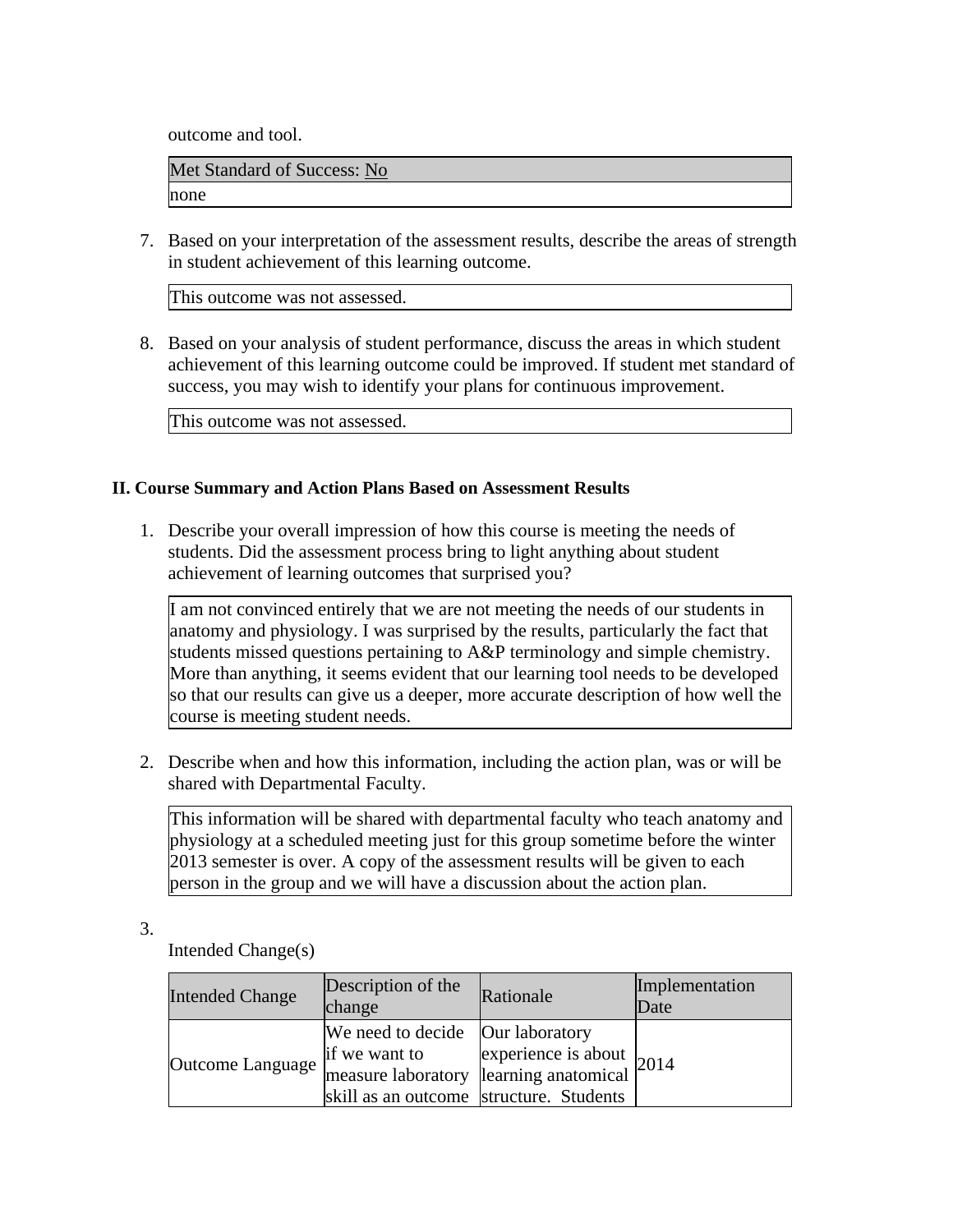|                                                                             | or if we want to<br>eliminate this<br>particular outcome.                                                                                                                    | don't actually<br>perform the<br>dissections<br>themselves on the<br>cadavers.<br>Microscopes are set<br>up for students to<br>view<br>histology. They are<br>not preparing their<br>own slides.                                                                              |      |
|-----------------------------------------------------------------------------|------------------------------------------------------------------------------------------------------------------------------------------------------------------------------|-------------------------------------------------------------------------------------------------------------------------------------------------------------------------------------------------------------------------------------------------------------------------------|------|
| <b>Assessment Tool</b>                                                      | Increase<br>$\Omega$<br>number of<br>questions for<br>each<br>outcome.<br>Work<br>$\circ$<br>carefully<br>with the<br>wording of<br>questions<br>used in the<br>assessments. | Three questions per<br>outcome is not an<br>adequate number of 2014<br>questions to assess<br>properly.                                                                                                                                                                       |      |
| Pre-requisite                                                               | We want to add<br>pre-requisites for<br>BIO 111.                                                                                                                             | These two new<br>courses are new<br>options for students<br>entering into BIO<br>111 and actually<br>BIO 161 and 162 as cover more relevant $_{2013}$<br>topics related to<br>anatomy and<br>physiology than<br>BIO 101, although<br>it will still remain a<br>pre-requisite. |      |
| Other: Ongoing<br>assessment-100% of regular part of each<br><b>BIO 111</b> | One important goal<br>is to make<br>assessment a<br>semester so we can<br>follow trends more<br>closely and tweak                                                            | The objective is to<br>increase compliance<br>of part-time<br>instructors in all the<br>BIO 111 sections.                                                                                                                                                                     | 2013 |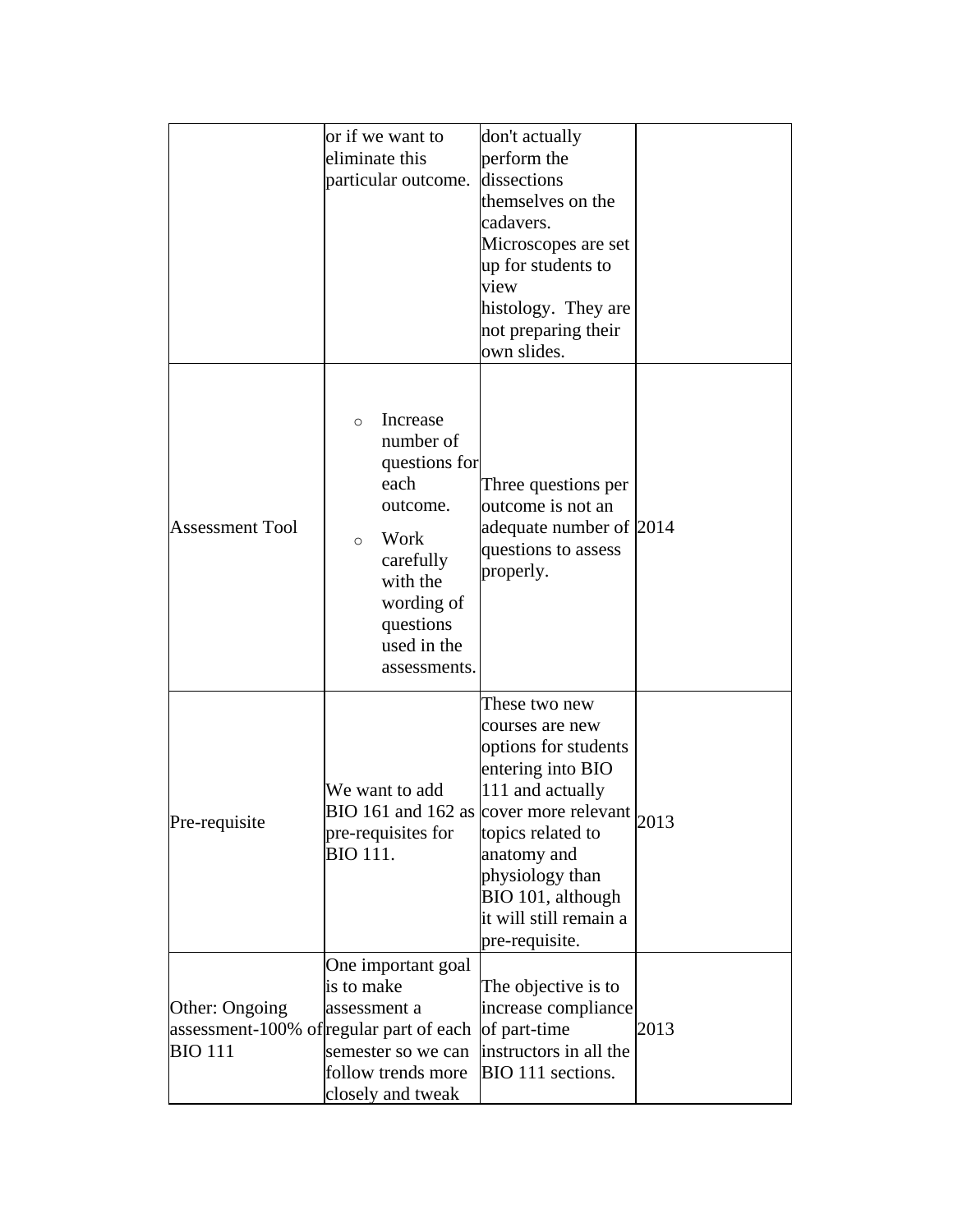| course changes as<br>we go. Also, as<br>part-timers become<br>familiar with the<br>process we will<br>have greater |  |
|--------------------------------------------------------------------------------------------------------------------|--|
| compliance and will                                                                                                |  |
| be able to assess all                                                                                              |  |
| of our sections.                                                                                                   |  |

4. Is there anything that you would like to mention that was not already captured?

none

# **III. Attached Files**

# [Bio 111 Assessment Data: 2012](documents/Bio111_assessquestions)

| <b>Faculty/Preparer:</b>           | Date: |
|------------------------------------|-------|
| <b>Department Chair:</b>           | Date: |
| Dean:                              | Date: |
| <b>Assessment Committee Chair:</b> | Date: |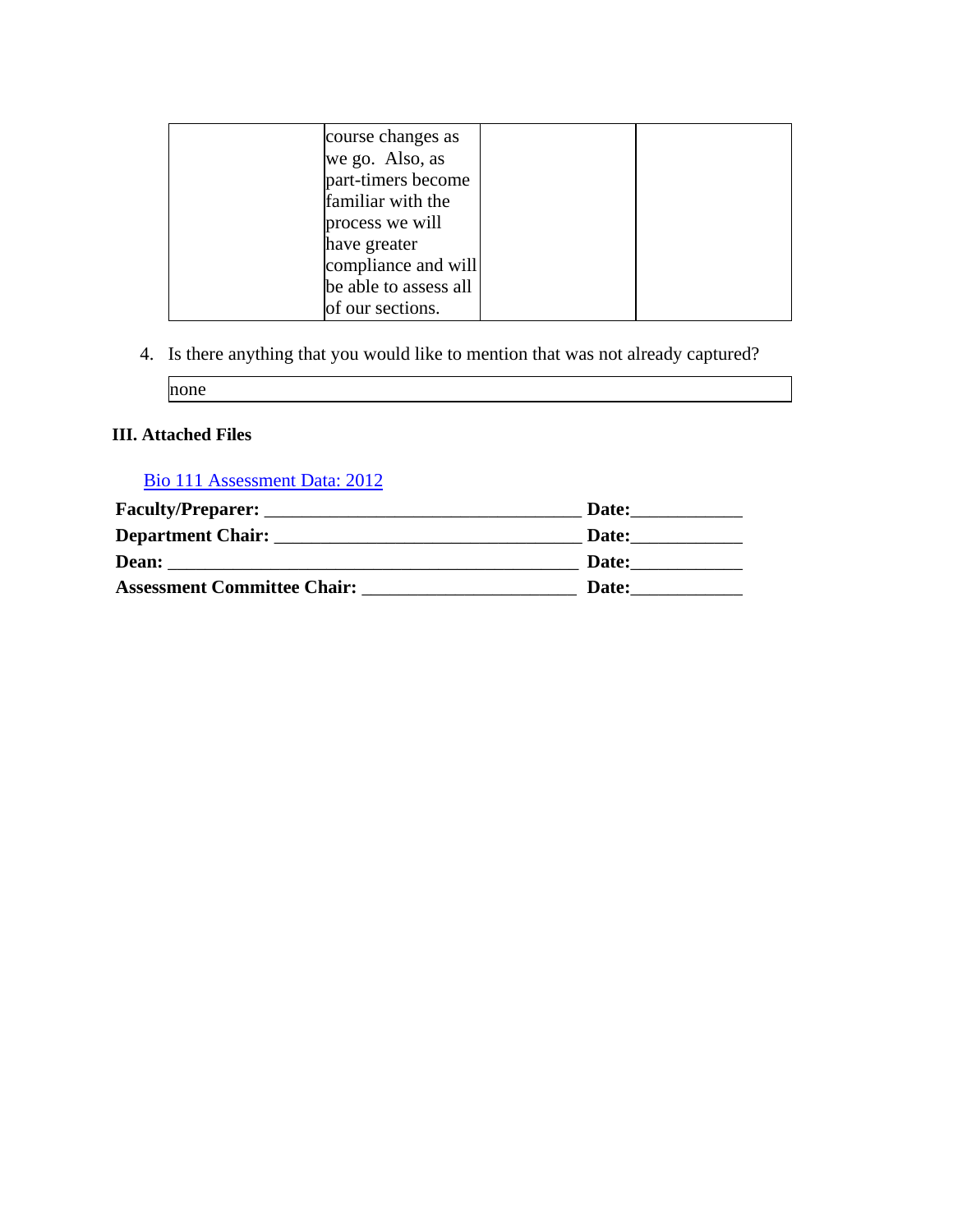## **COURSE ASSESSMENT REPORT**

#### **Background Information**

1. Course assessed:

 $\bullet$ 

- Course Discipline Code and Number: BIO 111 Course Title: Anatomy and Physiology Division/Department Codes: MNBS/LIF
- 2. Semester assessment was conducted (check one):

| $\Box$ Fall 20          |  |
|-------------------------|--|
| $\boxtimes$ Winter 2006 |  |
| $\Box$ Spring/Summer 20 |  |

- 3. Assessment tool(s) used: check all that apply.
	- $\Box$  Portfolio
	- $\Box$  Standardized test
	- □ Other external certification/licensure exam (specify):
	- $\Box$  Survey
	- $\Box$  Prompt
	- $\Box$  Departmental exam
	- Capstone experience (specify):
	- $\boxtimes$  Other (specify): Cumulative Final Exam and Lab Performance
- 4. Have these tools been used before?
	- $\boxtimes$  Yes  $\Box$  No

If yes, have the tools been altered since its last administration? If so, briefly describe changes made. Cumulative final exam questions are modified every semester.

- 5. Indicate the number of students assessed/total number of students enrolled in the course. 47/47
- 6. Describe how students were selected for the assessment. all were assessed

#### **Results**

- Briefly describe the changes that were implemented in the course as a result of the previous assessment.  $1.$ Ongoing changes based on feedback from instructors of courses (such as a HSC 220 and BIO 237, into which this course feeds.
- 2. State each outcome from the master syllabus that was assessed. all were assessed
- 3. Briefly describe assessment results based on data collected during the course assessment, demonstrating the extent to which students are achieving each of the learning outcomes listed above. Please attach a summary of the data collected.

Please see attached summary. The data suggest that most outcome objectives were achieved. Objective 4 was below the minimum.

- 4. For each outcome assessed, indicate the standard of success used, and the percentage of students who achieved that level of success. The standard was 70% of the students responding correctly to clusters of questions. These percents and copies of the questions are attached.
- 5. Describe the areas of strength and weakness in students' achievement of the learning outcomes shown in assessment results.

Please return completed form to the Office of Curriculum & Assessment, SC 247.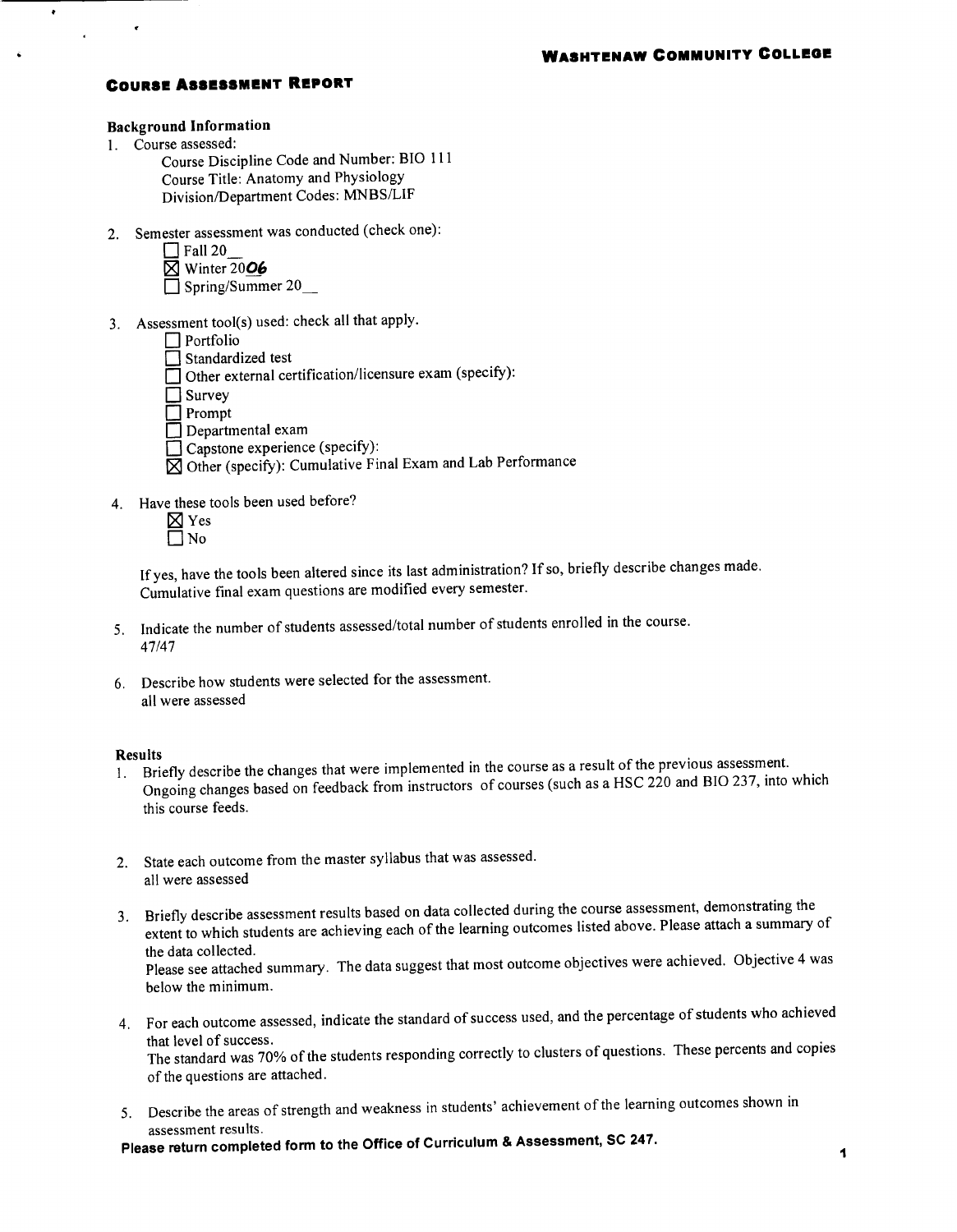#### **COURSE ASSESSMENT REPORT**

Strengths: Students did well in areas requiring memorization of specific structures and substances.

Weaknesses: Students did not perform as well in areas that required understanding of principles and processes. In one area concerning homeostasis (outcome 4), performance fell short of the 70% level.

#### Changes influenced by assessment results

- 1. If weaknesses were found (see above) or students did not meet expectations, describe the action that will be taken to address these weaknesses, along with a timeline for these actions. Homeostasis and homeostatic mechanisms are areas that have historically been challenging for students. Faculty in this area will be discussing these results this summer. We anticipate that technology-based approaches, sch as DVD and web-based animations will be a major component.. In addition, we will adjust ongoing development of labbased case studies to specifically emphasize homeostasis. We anticipate implementation durng fall 2006 and winter 2007.
- 2. Identify any other intended changes that will be instituted based on results of this assessment activity (check all that apply). Please describe changes and give rationale for change.

 $\Box$  Master syllabus Change/rationale:

 $\Box$  Curriculum Change/rationale:

 $\boxtimes$  Course syllabus

Change/rationale: restate objectives for better consistency with assessment tools/more careful alignment between outcome objectives and assessment tools should help students

 $\Box$  Course assignments Change/rationale:

 $\Box$  Course materials (check all that apply)

 $\Box$  Textbook

 $\Box$  Handouts

 $\boxtimes$  Other: modify objectives (handouts and on Blackboard) for consistency with assessment tools Change/rationale:

 $\boxtimes$  Instructional methods

Change/rationale: continue to develop and implement case studies in lab with emphasis on homeostasis/inquiry-based active learning has been effective with our students in the past

 $\Box$  Other: Change/rationale:

#### **Future plans**

1. Describe the extent to which the assessment tools used were effective in measuring student achievement of learning outcomes for this course.

The assessment revealed areas where students are successful as well as areas where improvement can occur. In this regard the tools were useful.

2. If the assessment tools were not effective, describe the changes that will be made for future assessments. assessment tools appear effective, but evaluation and modification is ongoing -- in particular, we will continue to check for consistenciy between stated outcome objectives and corresponding assessment tools